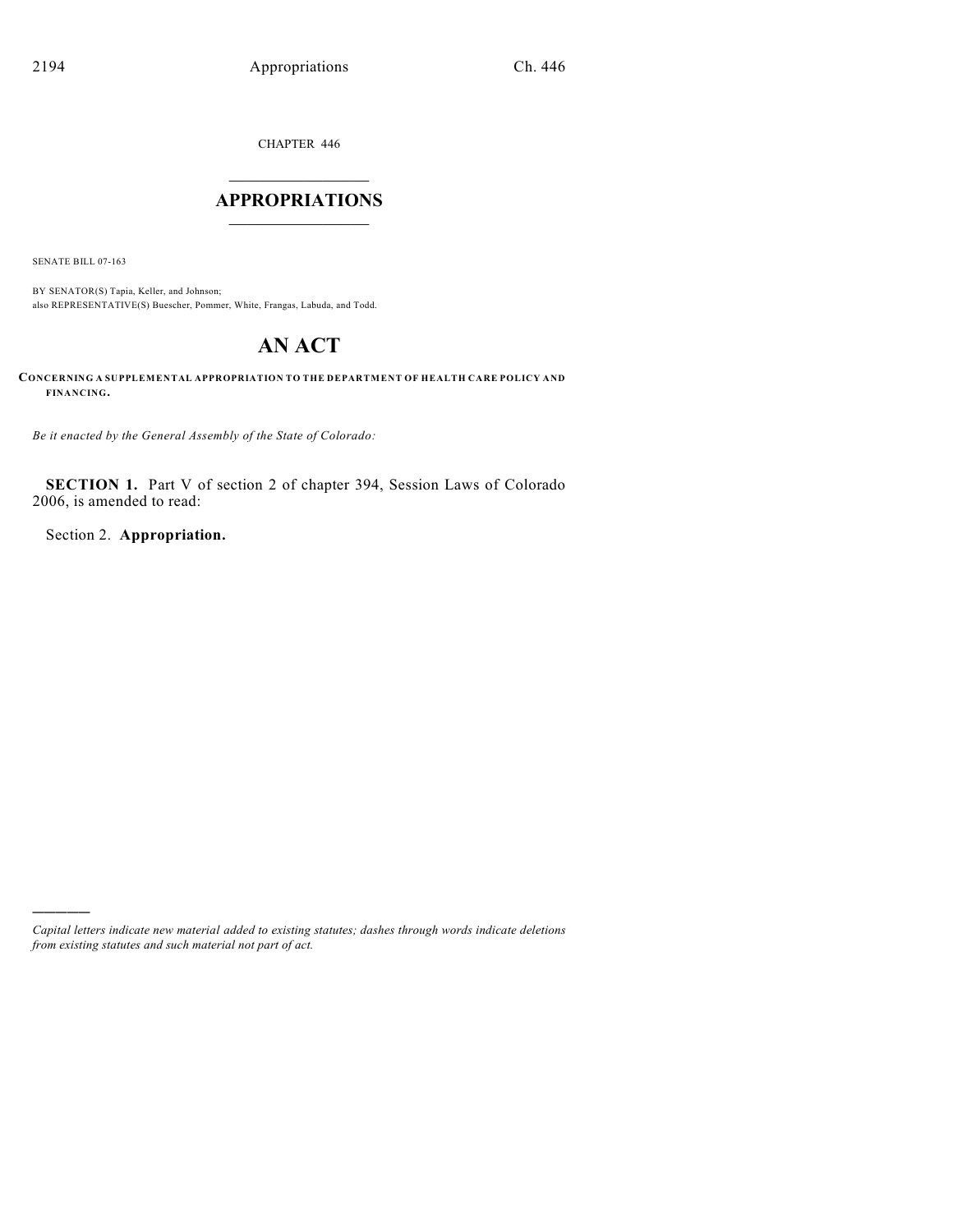|                 |       |             | APPROPRIATION FROM |              |               |                |  |  |
|-----------------|-------|-------------|--------------------|--------------|---------------|----------------|--|--|
|                 |       |             |                    |              |               |                |  |  |
| ITEM &          | TOTAL | GENERAL     | <b>GENERAL</b>     | CASH         | <b>CASH</b>   | <b>FEDERAL</b> |  |  |
| <b>SUBTOTAL</b> |       | <b>FUND</b> | <b>FUND</b>        | <b>FUNDS</b> | <b>FUNDS</b>  | <b>FUNDS</b>   |  |  |
|                 |       |             | <b>EXEMPT</b>      |              | <b>EXEMPT</b> |                |  |  |
|                 |       |             |                    |              |               |                |  |  |

## **PART V DEPARTMENT OF HEALTH CARE POLICY AND FINANCING**

## **(1) EXECUTIVE DIRECTOR'S OFFICE20, 20a, 20b**

| <b>Personal Services</b>  | 15,154,208       | 6,414,334(M)     | 481,375 <sup>a</sup>  | 8,258,499 |
|---------------------------|------------------|------------------|-----------------------|-----------|
|                           | 15,314,147       | $6,483,328(M)$ ° |                       | 8,349,444 |
|                           | $(222.7$ FTE $)$ |                  |                       |           |
|                           | $(227.0$ FTE)    |                  |                       |           |
| Health, Life, and Dental  | 629,640          | 272,418(M)       | $11,294^b$            | 345,928   |
| Short-term Disability     | 14,888           | 6,173(M)         | $458^{\rm b}$         | 8,257     |
| Amortization              |                  |                  |                       |           |
| Equalization              |                  |                  |                       |           |
| Disbursement              | 96,544           | 38,697(M)        | $3,043^b$             | 54,804    |
| Salary Survey and Senior  |                  |                  |                       |           |
| <b>Executive Service</b>  | 459,483          | 198,893(M)       | $11,087$ <sup>c</sup> | 249,503   |
| Workers' Compensation     | 42,834           | 21,417(M)        |                       | 21,417    |
|                           | 25,760           | 12,880(M)        |                       | 12,880    |
| <b>Operating Expenses</b> | 1,002,013        | 485,877(M)       | $12,470$ <sup>d</sup> | 503,666   |
|                           | 1,238,575        | $603,019(M)^p$   |                       | 623,086   |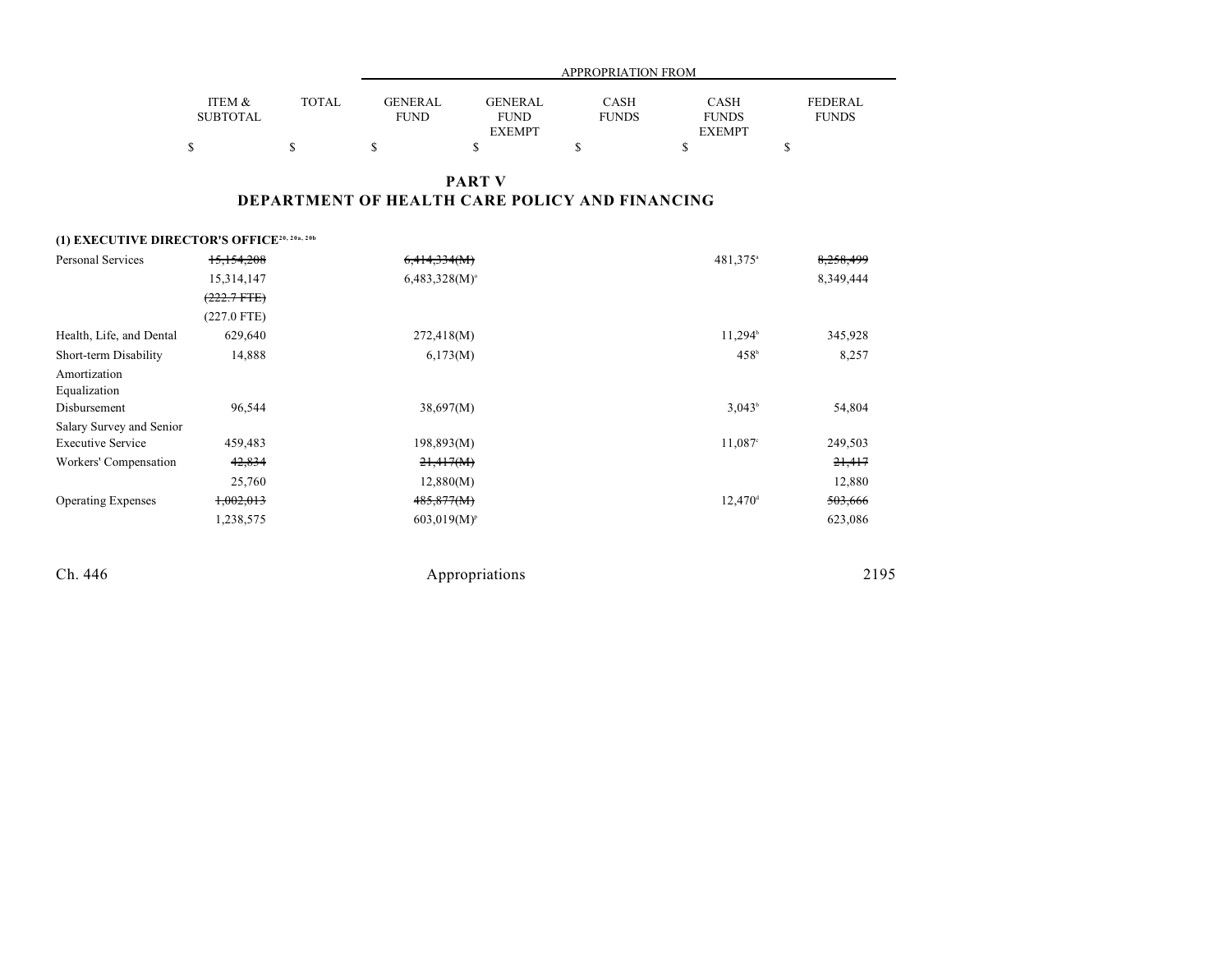|                           |                           |              | <b>APPROPRIATION FROM</b>     |                                                |                             |                                       |                      |                         |  |
|---------------------------|---------------------------|--------------|-------------------------------|------------------------------------------------|-----------------------------|---------------------------------------|----------------------|-------------------------|--|
|                           | ITEM &<br><b>SUBTOTAL</b> | <b>TOTAL</b> | <b>GENERAL</b><br><b>FUND</b> | <b>GENERAL</b><br><b>FUND</b><br><b>EXEMPT</b> | <b>CASH</b><br><b>FUNDS</b> | CASH<br><b>FUNDS</b><br><b>EXEMPT</b> |                      | FEDERAL<br><b>FUNDS</b> |  |
|                           | \$                        | \$           | \$                            | \$                                             | \$                          | \$                                    | \$                   |                         |  |
| Legal Services and Third  |                           |              |                               |                                                |                             |                                       |                      |                         |  |
| Party Recovery Legal      |                           |              |                               |                                                |                             |                                       |                      |                         |  |
| Services for 12,684 hours | 859,595                   |              | 348,589(M)                    |                                                |                             | $72,375^{\circ}$                      | $5,945^{\circ}$      | 432,686                 |  |
| Administrative Law        |                           |              |                               |                                                |                             |                                       |                      |                         |  |
| Judge Services            | 540,855                   |              | 270,428(M)                    |                                                |                             |                                       |                      | 270,427                 |  |
|                           | 380,930                   |              | 190,465(M)                    |                                                |                             |                                       |                      | 190,465                 |  |
| Purchases of Services     |                           |              |                               |                                                |                             |                                       |                      |                         |  |
| from Computer Center      | 94,815                    |              | 31,173(M)                     |                                                |                             |                                       | 16.235(f)            | 47,407                  |  |
| Payment to Risk           |                           |              |                               |                                                |                             |                                       |                      |                         |  |
| Management and            |                           |              |                               |                                                |                             |                                       |                      |                         |  |
| Property Funds            | 58,143                    |              | 29,072(M)                     |                                                |                             |                                       |                      | 29,071                  |  |
|                           | 101,811                   |              | 50,906(M)                     |                                                |                             |                                       |                      | 50,905                  |  |
| Capitol Complex Leased    |                           |              |                               |                                                |                             |                                       |                      |                         |  |
| Space                     | 344,022                   |              | 172,011(M)                    |                                                |                             |                                       |                      | 172,011                 |  |
| Commercial Leased         |                           |              |                               |                                                |                             |                                       |                      |                         |  |
| Space                     | 49,510                    |              | 19,255(M)                     |                                                |                             |                                       | $5,500$ <sup>s</sup> | 24,755                  |  |
|                           | 173,762                   |              | 80,750(M)                     |                                                |                             |                                       |                      | 87,512                  |  |
| Transfer to the           |                           |              |                               |                                                |                             |                                       |                      |                         |  |
| Department of Human       |                           |              |                               |                                                |                             |                                       |                      |                         |  |
| Services for Related      |                           |              |                               |                                                |                             |                                       |                      |                         |  |
| Administration            | 74,564                    |              | 37,282(M)                     |                                                |                             |                                       |                      | 37,282                  |  |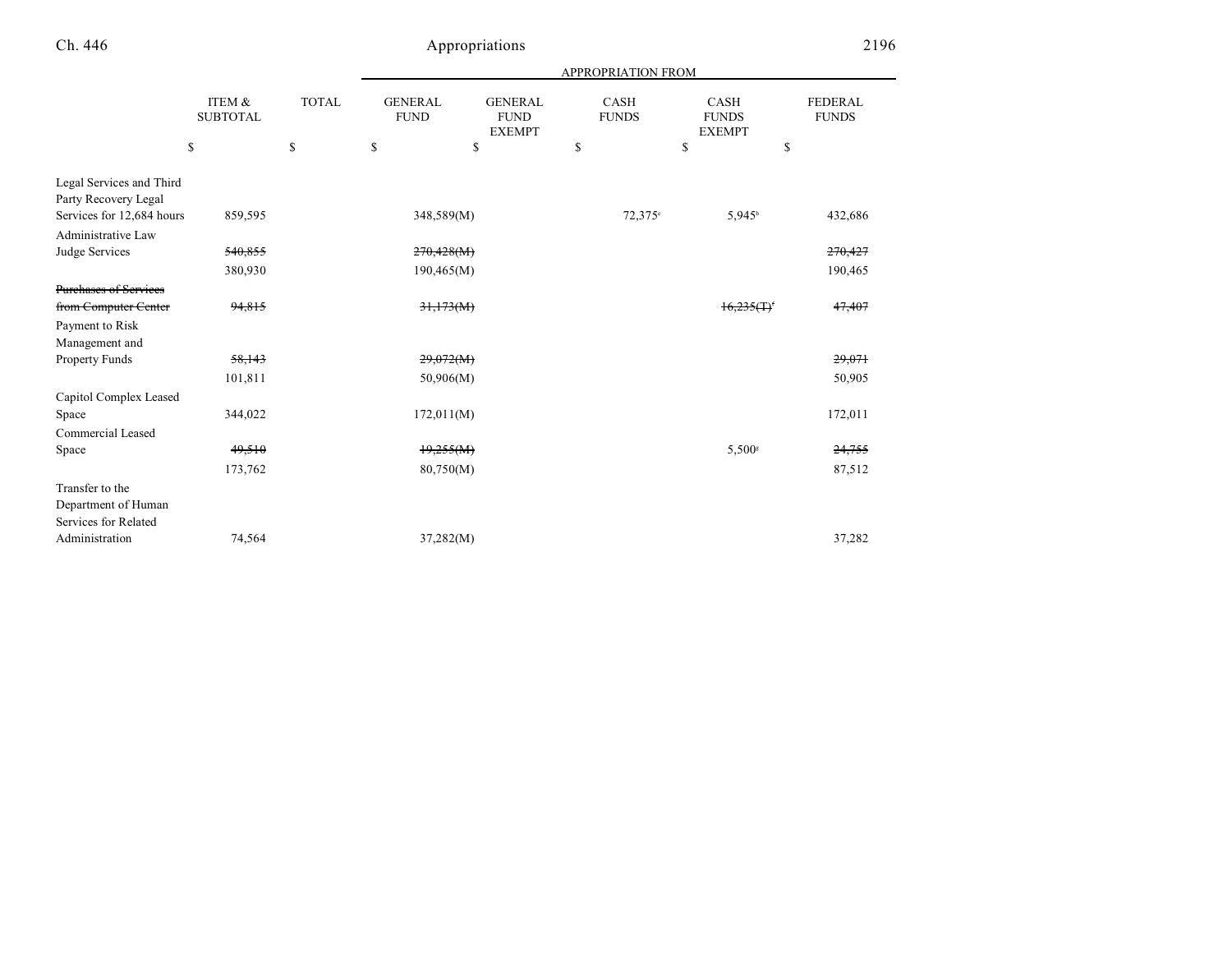| Medicaid Management                                                                                                            |            |                |                        |            |
|--------------------------------------------------------------------------------------------------------------------------------|------------|----------------|------------------------|------------|
| Information System<br>Contract                                                                                                 | 23,012,942 | 5,461,205(M)   | $611,540$ <sup>*</sup> | 16,940,197 |
|                                                                                                                                | 26,188,577 | 6,280,074(M)   | 618,155 <sup>h</sup>   | 19,290,348 |
| Medicaid Management<br><b>Information System</b>                                                                               |            |                |                        |            |
| Reprocurement                                                                                                                  | 740,100    | 155,783(M)     | $7,771$ <sup>b</sup>   | 576,546    |
| Health Insurance<br>Portability and<br>Accountability Act of<br>1996 (HIPAA) Web                                               |            |                |                        |            |
| Portal Maintenance                                                                                                             | 312,900    | 78,225(M)      |                        | 234,675    |
|                                                                                                                                | 314,800    | 78,700(M)      |                        | 236,100    |
| Health Insurance<br>Portability and<br>Accountability Act of<br>1996 (HIPAA) National<br>Provider Identifier<br>Assessment and |            |                |                        |            |
| Implementation                                                                                                                 | 690,962    | 167,558(M)     | $7,255^{\rm b}$        | 516,149    |
|                                                                                                                                | 2,030,583  | 211,033(M)     |                        | 1,812,295  |
| Medical Identification<br>Cards<br>Department of Public<br>Health and Environment<br>Facility Survey and                       | 190,892    | 84,418(M)      | $11,764^{\circ}$       | 94,710     |
| Certification                                                                                                                  | 4,304,925  | 1,142,007(M)   |                        | 3,162,918  |
|                                                                                                                                | 4,309,705  | 1,272,408(M)   |                        | 3,037,297  |
| Ch. 446                                                                                                                        |            | Appropriations |                        | 2197       |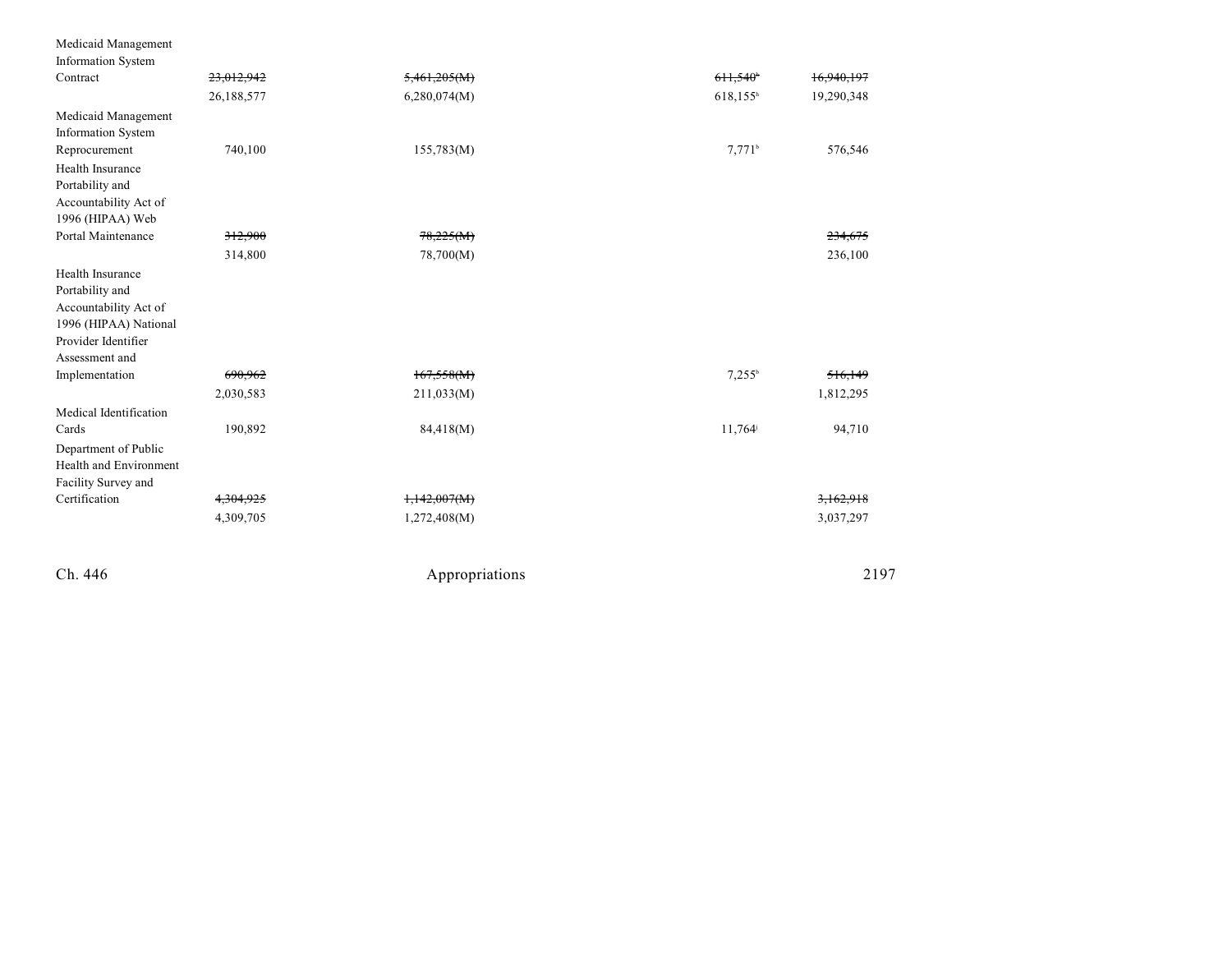|                                |                           |              |                               |                                                | APPROPRIATION FROM   |                                       |                                |
|--------------------------------|---------------------------|--------------|-------------------------------|------------------------------------------------|----------------------|---------------------------------------|--------------------------------|
|                                | ITEM &<br><b>SUBTOTAL</b> | <b>TOTAL</b> | <b>GENERAL</b><br><b>FUND</b> | <b>GENERAL</b><br><b>FUND</b><br><b>EXEMPT</b> | CASH<br><b>FUNDS</b> | CASH<br><b>FUNDS</b><br><b>EXEMPT</b> | <b>FEDERAL</b><br><b>FUNDS</b> |
|                                | \$                        | $\mathbb{S}$ | ${\mathbb S}$                 | \$                                             | \$                   | \$                                    | \$                             |
| <b>Acute Care Utilization</b>  |                           |              |                               |                                                |                      |                                       |                                |
| Review                         | 1,375,906                 |              | 344,703(M)                    |                                                |                      | $17,245$ <sup>k</sup>                 | 1,013,958                      |
| Long-Term Care                 |                           |              |                               |                                                |                      |                                       |                                |
| <b>Utilization Review</b>      | 1,744,966                 |              | 598,813(M)                    |                                                |                      | 38,429 <sup>s</sup>                   | 1,107,724                      |
| <b>External Quality Review</b> | 812,193                   |              | 203,048(M)                    |                                                |                      |                                       | 609,145                        |
| Drug Utilization Review        | 372,025                   |              | 90,256(M)                     |                                                |                      |                                       | 281,769                        |
| Mental Health External         |                           |              |                               |                                                |                      |                                       |                                |
| Quality Review                 | 352,807                   |              | 88,202(M)                     |                                                |                      |                                       | 264,605                        |
| Early and Periodic             |                           |              |                               |                                                |                      |                                       |                                |
| Screening, Diagnosis, and      |                           |              |                               |                                                |                      |                                       |                                |
| <b>Treatment Program</b>       | 2,468,383                 |              | 1,234,192(M)                  |                                                |                      |                                       | 1,234,191                      |
| <b>Nursing Facility Audits</b> | 1,097,500                 |              | 548,750(M)                    |                                                |                      |                                       | 548,750                        |
| Hospital and Federally         |                           |              |                               |                                                |                      |                                       |                                |
| <b>Oualified Health Clinic</b> |                           |              |                               |                                                |                      |                                       |                                |
| Audits                         | 367,850                   |              | 183,925(M)                    |                                                |                      |                                       | 183,925                        |
| Disability Determination       |                           |              |                               |                                                |                      |                                       |                                |
| Services                       | 1,173,662                 |              | 581,831(M)                    |                                                |                      | 5,000 <sup>1</sup>                    | 586,831                        |
| Nursing Home                   |                           |              |                               |                                                |                      |                                       |                                |
| Preadmission and               |                           |              |                               |                                                |                      |                                       |                                |
| <b>Resident Assessments</b>    | 1,010,040                 |              | 252,510(M)                    |                                                |                      |                                       | 757,530                        |
| Nurse Aide Certification       | 308,766                   |              |                               |                                                |                      | $154,383(T)^{m}$                      | 154,383                        |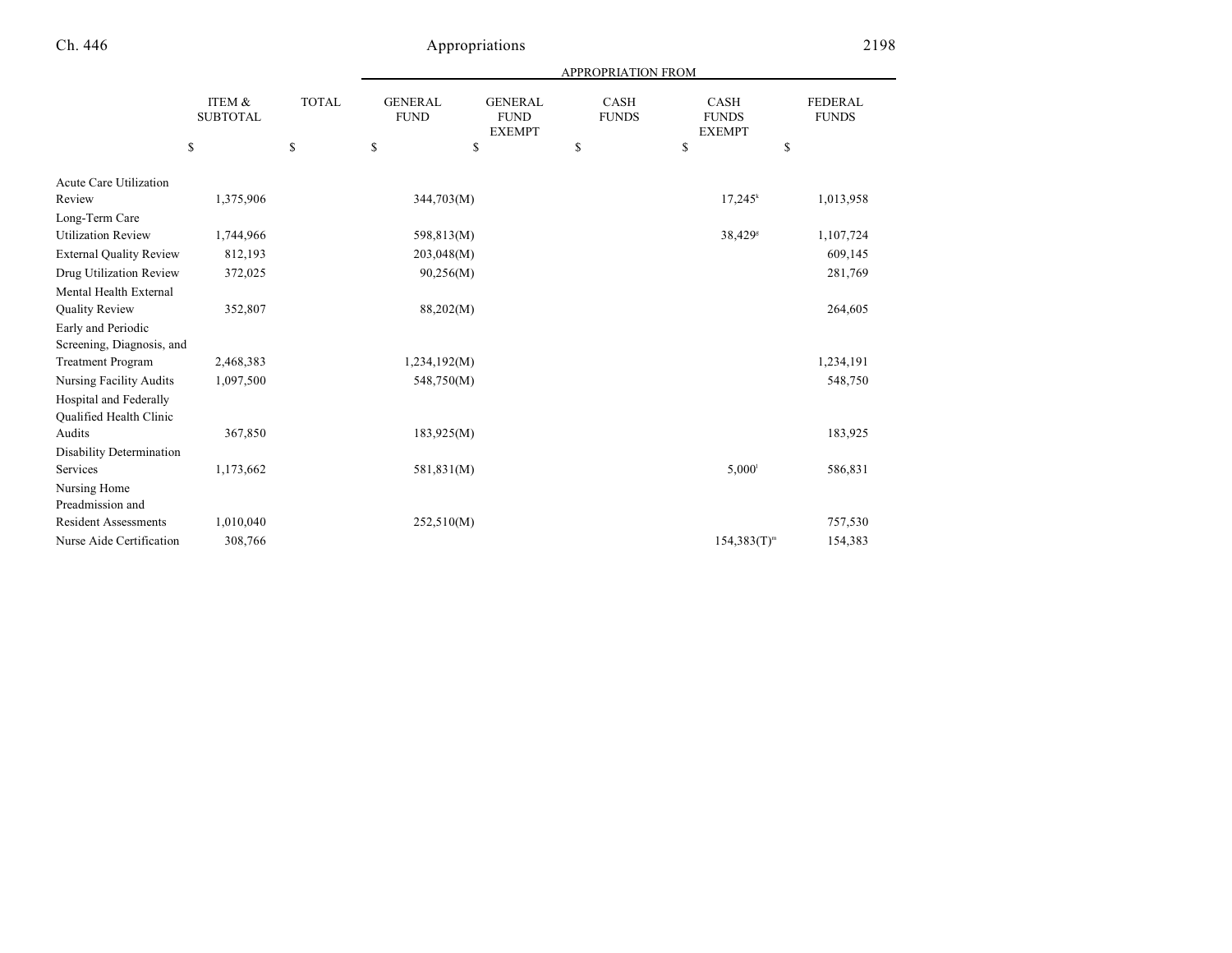| Department of Regulatory         |           |            |                      |                      |                     |           |
|----------------------------------|-----------|------------|----------------------|----------------------|---------------------|-----------|
| Agency In-Home Support           |           |            |                      |                      |                     |           |
| Review                           | 6,000     |            | 3,000(M)             |                      |                     | 3,000     |
| Nursing Facility                 |           |            |                      |                      |                     |           |
| Appraisals                       | 279,746   |            | 139,873(M)           |                      |                     | 139,873   |
| Primary Care Provider            |           |            |                      |                      |                     |           |
| Rate Task Force and              |           |            |                      |                      |                     |           |
| Study <sup>22</sup>              | 58,000    |            | 29,000(M)            |                      |                     | 29,000    |
| <b>Estate Recovery</b>           | 700,000   |            |                      | 350,000 <sup>n</sup> |                     | 350,000   |
| Single Entry Point               |           |            |                      |                      |                     |           |
| Administration                   | 53,000    |            | 26,500(M)            |                      |                     | 26,500    |
| <b>Single Entry Point Audits</b> | 112,000   |            | 56,000(M)            |                      |                     | 56,000    |
| S.B. 97-05 Enrollment            |           |            |                      |                      |                     |           |
| <b>Broker</b>                    | 942,784   |            | 437,878(M)           |                      | 33,514 <sup>s</sup> | 471,392   |
| COUNTY                           |           |            |                      |                      |                     |           |
| <b>ADMINISTRATION</b>            | 2,808,505 |            | 867,441 <sup>9</sup> |                      | $554,590(L)^r$      | 1,386,474 |
| PAYMENT ERROR RATE               |           |            |                      |                      |                     |           |
| <b>MEASUREMENT PROJECT</b>       |           |            |                      |                      |                     |           |
| <b>CONTRACT</b>                  | 147,126   |            | 36,783 <sup>s</sup>  |                      | 25,747 <sup>b</sup> | 84,596    |
| <b>PUBLIC SCHOOL</b>             |           |            |                      |                      |                     |           |
| <b>HEALTH SERVICES</b>           |           |            |                      |                      |                     |           |
| <b>ADMINISTRATION</b>            | 384,520   |            |                      |                      |                     | 384,520   |
| Non-Emergency                    |           |            |                      |                      |                     |           |
| <b>Transportation Services</b>   | 5,068,722 |            | 2,534,361(M)         |                      |                     | 2,534,361 |
|                                  | 7,026,584 |            | 3,513,292(M)         |                      |                     | 3,513,292 |
|                                  |           | 66,978,185 |                      |                      |                     |           |
|                                  |           | 77,090,741 |                      |                      |                     |           |
|                                  |           |            |                      |                      |                     |           |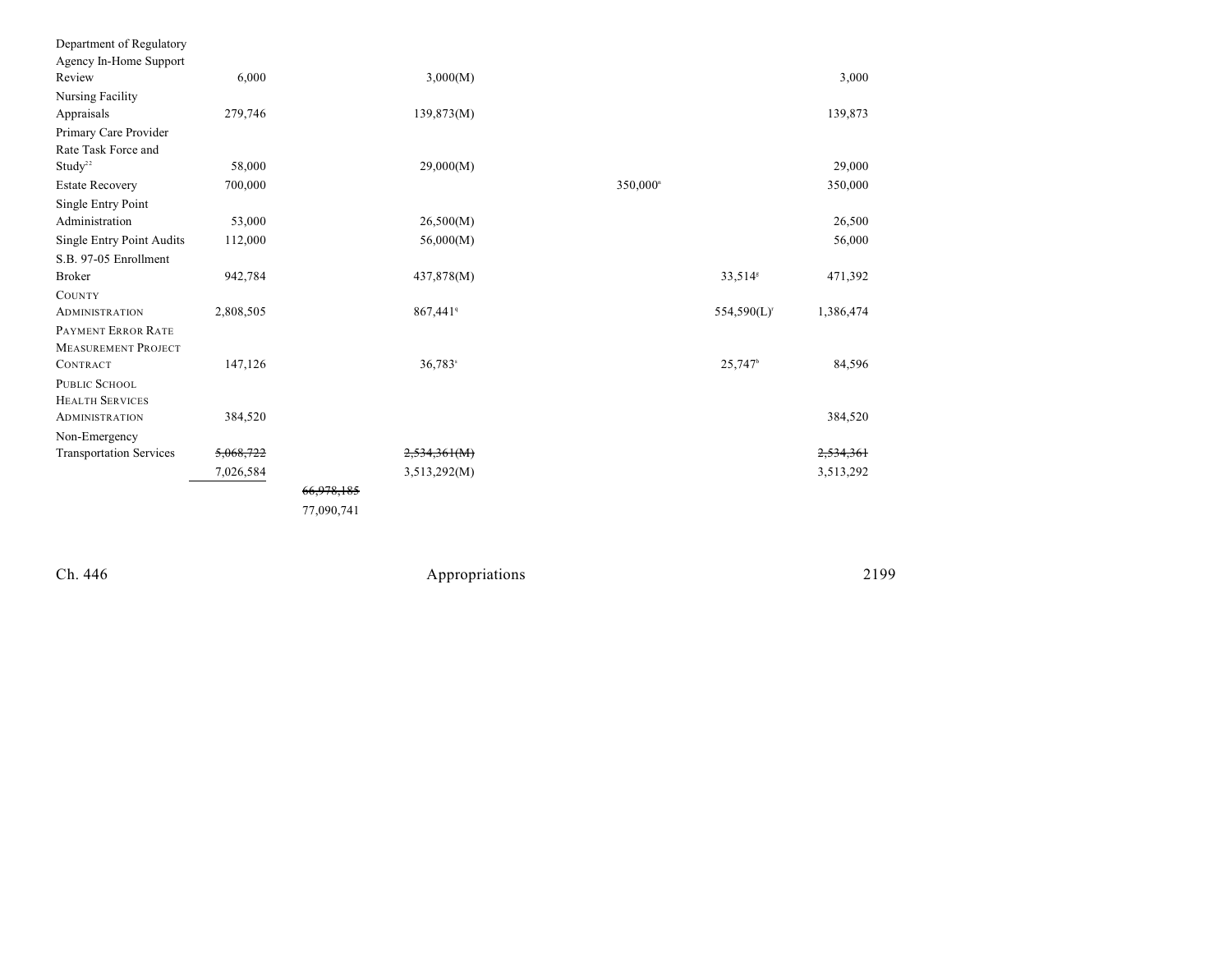|                 |              |             |                | APPROPRIATION FROM |               |                |
|-----------------|--------------|-------------|----------------|--------------------|---------------|----------------|
| ITEM &          | <b>TOTAL</b> | GENERAL     | <b>GENERAL</b> | <b>CASH</b>        | <b>CASH</b>   | <b>FEDERAL</b> |
| <b>SUBTOTAL</b> |              | <b>FUND</b> | <b>FUND</b>    | <b>FUNDS</b>       | <b>FUNDS</b>  | <b>FUNDS</b>   |
|                 |              |             | <b>EXEMPT</b>  |                    | <b>EXEMPT</b> |                |
|                 |              |             |                |                    |               |                |

<sup>a</sup> Of this amount, \$202,359 shall be from the Children's Basic Health Plan Trust created in Section 26-19-105 (1), C.R.S.; \$128,610 shall be from the Health Care Expansion Fund created in Section 24-22-117 (2) (a) (I), C.R.S.; \$45,762 shall be from the Primary Care Fund created in Section 24-22-117 (2) (b) (I), C.R.S.; \$42,179(T) shall be from the Old Age Pension Fund moneys appropriated to the Department of Human Services, pursuant to Article 24 of the State Constitution; \$27,549(T) shall be a transfer from the Department of Public Health and Environment pursuant to Section 24-22-117 (2) (d) (IV) (A), C.R.S.; \$26,205 shall be from the Colorado Autism Treatment Fund created in Section 26-4-695, C.R.S.; and \$8,711 shall be from the Breast and Cervical Cancer Prevention and Treatment Fund created in Section 26-4-532 (7), C.R.S.

<sup>b</sup> These amounts shall be from the Children's Basic Health Plan Trust created in Section 26-19-105 (1), C.R.S. SECTION 25.5-8-105(1), C.R.S.

 Of this amount, \$4,685 shall be from the Children's Basic Health Plan Trust created in Section 26-19-105 (1), C.R.S.; \$2,951 shall be from the Health Care <sup>c</sup> Expansion Fund created in Section 24-22-117 (2) (a) (I), C.R.S.; \$1,050(T) shall be from the Old Age Pension Fund moneys appropriated to the Department of Human Services, pursuant to Article 24 of the State Constitution; \$968 shall be from the Primary Care Fund created in Section 24-22-117 (2) (b) (I), C.R.S.; \$632(T) shall be a transfer from the Department of Public Health and Environment pursuant to Section 24-22-117 (2) (d) (IV) (A), C.R.S.; \$601 shall be from the Colorado Autism Treatment Fund created in Section 26-4-695, C.R.S.; and \$200 shall be from the Breast and Cervical Cancer Prevention and Treatment Fund created in Section 26-4-532 (7), C.R.S.

 $\alpha$  Of this amount, \$4,365 shall be from the Health Care Expansion Fund created in Section 24-22-117 (2) (a) (I), C.R.S.; \$3,876(T) shall be from the Old Age Pension Fund appropriated to the Department of Human Services, pursuant to Article 24 of the State Constitution; \$2,370 shall be from the Colorado Autism Treatment Fund created in Section 26-4-695, C.R.S.; \$701 shall be from the Children's Basic Health Plan Trust created in Section 26-19-105 (1), C.R.S.; \$620 shall be from the Primary Care Fund created in Section 24-22-117 (2) (b) (I), C.R.S.; \$475(T) shall be a transfer from the Department of Public Health and Environment pursuant to Section 24-22-117 (2) (d) (IV) (A), C.R.S.; and \$63 shall be from the Breast and Cervical Cancer Prevention and Treatment Fund created in Section 26-4-532 (7), C.R.S.

<sup>e</sup> This amount shall be from third party recoveries.

<sup>f</sup> This amount shall be from Old Age Pension Fund moneys appropriated to the Department of Human Services, pursuant to Article 24 of the State Constitution.

<sup>8</sup> These amounts shall be from the Health Care Expansion Fund created in Section 24-22-117 (2) (a) (I), C.R.S.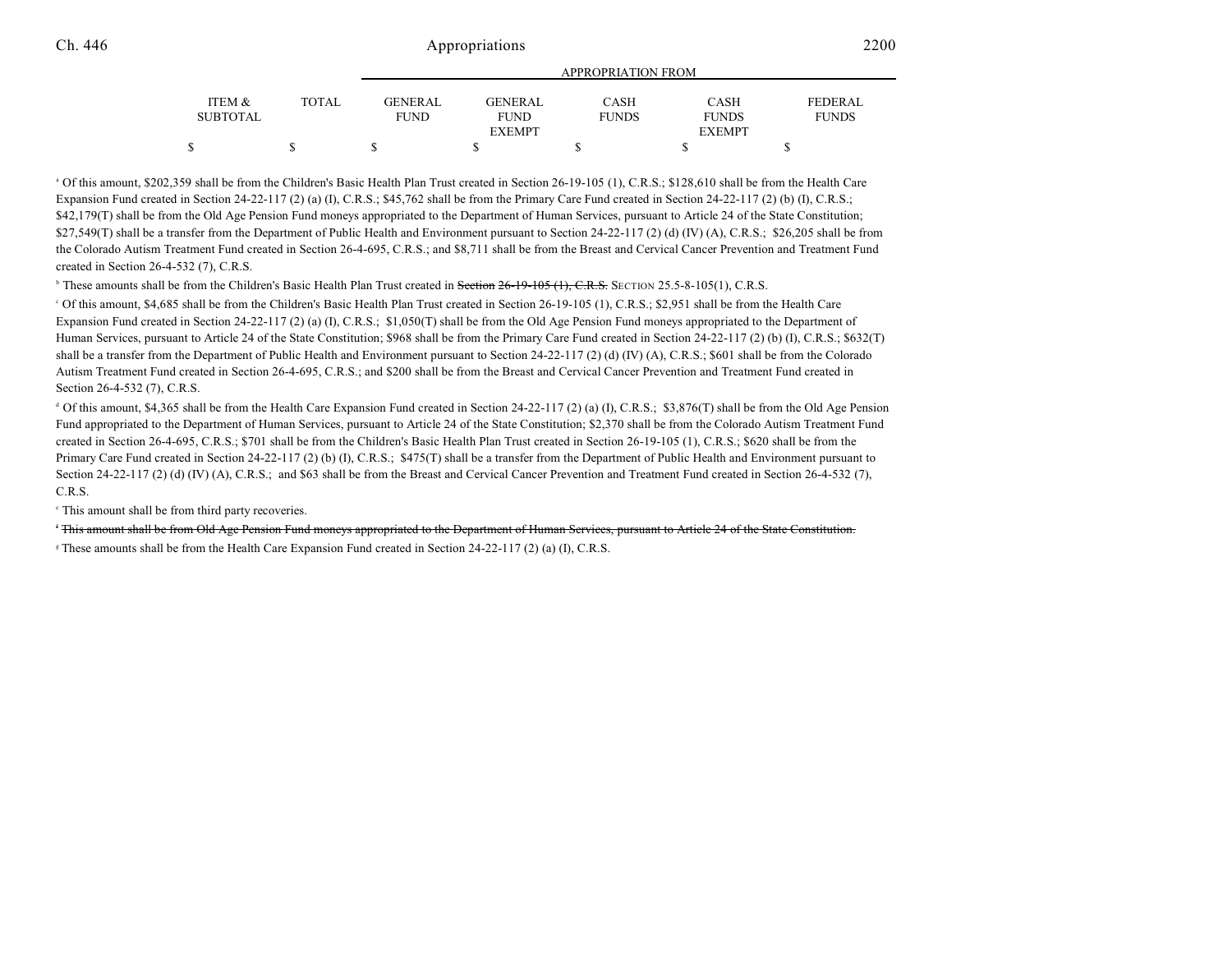<sup>b</sup> Of this amount, \$284,899 shall be from the Health Care Expansion Fund created in Section 24-22-117 (2) (a) (I), C.R.S.;  $\frac{224,016}{224,016}$  \$230,631shall be from the Children's Basic Health Plan Trust created in Section 26-19-105 (1), C.R.S. SECTION 25.5-8-105 (1), C.R.S.; \$97,981(T) shall be from the Old Age Pension Fund appropriated to the Department of Human Services; \$2,347(T) shall be transferred from the Department of Public Health and Environment for the Nurse Home Visitor Program; \$1,885 shall be from the Colorado Autism Treatment Fund created in Section 26-4-695, C.R.S.; \$279(T) shall be a transfer from the Department of Public Health and Environment pursuant to Section 24-22-117 (2) (d) (IV) (A), C.R.S.; and \$133 shall be from the Breast and Cervical Cancer Prevention and Treatment Fund created in Section 26-4-532 (7), C.R.S.

<sup>j</sup> Of this amount, \$10,247 shall be from Health Care Expansion Fund created in Section 24-22-117 (2) (a) (I), C.R.S., and \$1,517 shall be from the Old Age Pension Health and Medical Care Fund, pursuant to Section 7 (c) of Article 24 of the State Constitution.

 $\epsilon$  Of this amount, \$14,346 shall be from the Health Care Expansion Fund created in Section 24-22-117 (2) (a) (I), C.R.S., and \$2,899 shall be from the Breast and Cervical Cancer Prevention and Treatment Fund created in Section 26-4-532 (7), C.R.S.

<sup>1</sup> This amount shall be from the Colorado Autism Treatment Fund created in Section 26-4-695, C.R.S.

m This amount shall be transferred from the Department of Regulatory Agencies.

<sup>n</sup> This amount shall be from estate recoveries.

<sup>o</sup> Of this amount, \$27,375 is exempt from the statutory limit on state General Fund appropriations pursuant to Section 24-75-201.1 (1) (a) (III) (A), C.R.S.

 OF THIS AMOUNT, \$5,081 IS EXEMPT FROM THE STATUTORY LIMIT ON STATE GENERAL FUND APPROPRIATIONS PURSUANT TO SECTION 24-75-201.1 (1) (a) (III) (A), <sup>p</sup> C.R.S.

 OF THIS AMOUNT, \$826,255 IS EXEMPT FROM THE STATUTORY LIMIT ON STATE GENERAL FUND APPROPRIATIONS PURSUANT TO SECTION 24-75-201.1 (1) (a) (III) (A), <sup>q</sup> C.R.S..

<sup>r</sup> This amount shall be from local funds.

 $\cdot$  This amount is exempt from the statutory limit on state General Fund appropriations pursuant to Section 24-75-201.1 (1) (a) (III) (A), C.R.S.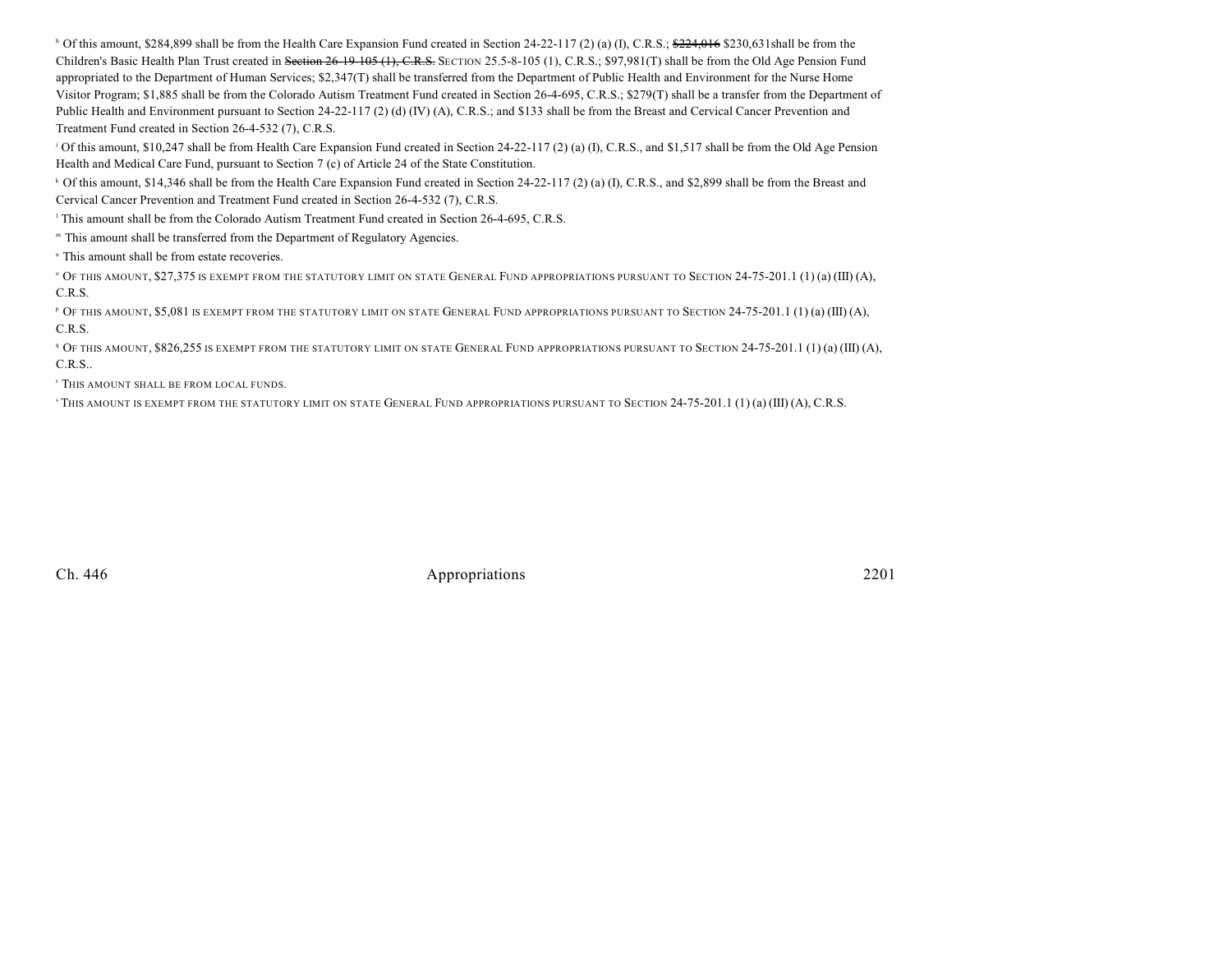| n | 446 |
|---|-----|
|---|-----|

# Appropriations 2202

|                                                                     |                           |              |                               |                                                | APPROPRIATION FROM          |                                              |                                |
|---------------------------------------------------------------------|---------------------------|--------------|-------------------------------|------------------------------------------------|-----------------------------|----------------------------------------------|--------------------------------|
|                                                                     | ITEM &<br><b>SUBTOTAL</b> | <b>TOTAL</b> | <b>GENERAL</b><br><b>FUND</b> | <b>GENERAL</b><br><b>FUND</b><br><b>EXEMPT</b> | <b>CASH</b><br><b>FUNDS</b> | <b>CASH</b><br><b>FUNDS</b><br><b>EXEMPT</b> | <b>FEDERAL</b><br><b>FUNDS</b> |
|                                                                     | \$                        | \$           | \$                            | \$                                             | \$                          | \$                                           | \$                             |
| (2) MEDICAL SERVICES PREMIUMS <sup>23, 24, 25, 26, 27, 28, 29</sup> |                           |              |                               |                                                |                             |                                              |                                |
| Services for 37,036                                                 |                           |              |                               |                                                |                             |                                              |                                |
| Supplemental Security                                               |                           |              |                               |                                                |                             |                                              |                                |
| Income Adults 65 and                                                |                           |              |                               |                                                |                             |                                              |                                |
| Older (SSI $65 +$ ) at an                                           |                           |              |                               |                                                |                             |                                              |                                |
| average cost of                                                     |                           |              |                               |                                                |                             |                                              |                                |
| \$18,923.35                                                         | 700,845,105               |              |                               |                                                |                             |                                              |                                |
| Services for 6,241                                                  |                           |              |                               |                                                |                             |                                              |                                |
| Supplemental Security                                               |                           |              |                               |                                                |                             |                                              |                                |
| Income Adults 60 to 64                                              |                           |              |                               |                                                |                             |                                              |                                |
| Years of Age (SSI 60 -                                              |                           |              |                               |                                                |                             |                                              |                                |
| 64) at an average cost of                                           |                           |              |                               |                                                |                             |                                              |                                |
| \$13,290.53                                                         | 82,946,201                |              |                               |                                                |                             |                                              |                                |
| Services for 12,570                                                 |                           |              |                               |                                                |                             |                                              |                                |
| Qualified Medicare                                                  |                           |              |                               |                                                |                             |                                              |                                |
| Beneficiaries (QMBs) and                                            |                           |              |                               |                                                |                             |                                              |                                |
| Special Low-Income                                                  |                           |              |                               |                                                |                             |                                              |                                |
| Medicare Beneficiaries                                              |                           |              |                               |                                                |                             |                                              |                                |
| (SLIMBs) at an average                                              |                           |              |                               |                                                |                             |                                              |                                |
| cost of \$952.10                                                    | 11,967,854                |              |                               |                                                |                             |                                              |                                |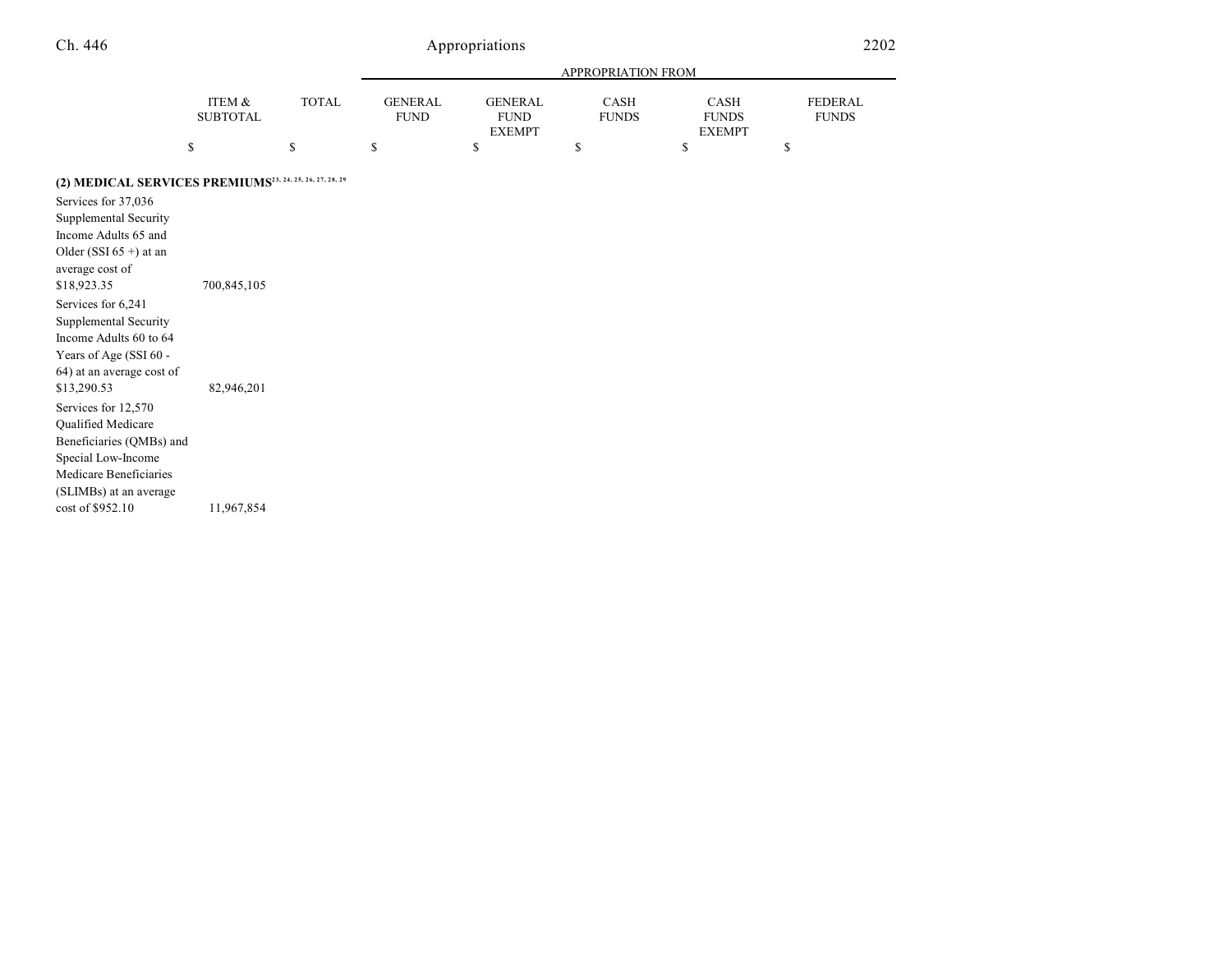Services for 48,447 Supplemental Security In come Disa bled Individuals at an average co st o 564,954,836 Services for 63,127 Categorically Eligible Low-income Adults at an av e rag e co st o 236,477,609 Services for 4,890 Baby Care Program Adults at an average cost of \$7,761.05 37,951,534 Services for 223 Breast and Cervical Cancer Treatment Clients at an Average Cost of \$22,908.68 5,108,636 Services for 4,850 Expansion Health Care Low-Income Adult Clients at an Average Co st o f \$2,505.32 12,150,781 Services for 228,438 Eligibl e Childr en at an av e rag e co st o f \$1,472.82 336,448,671 Services for 17,091 Foster Children at an average co st o f \$3,386.80 57,883,838

Ch. 446

Appropr iat

ions 2203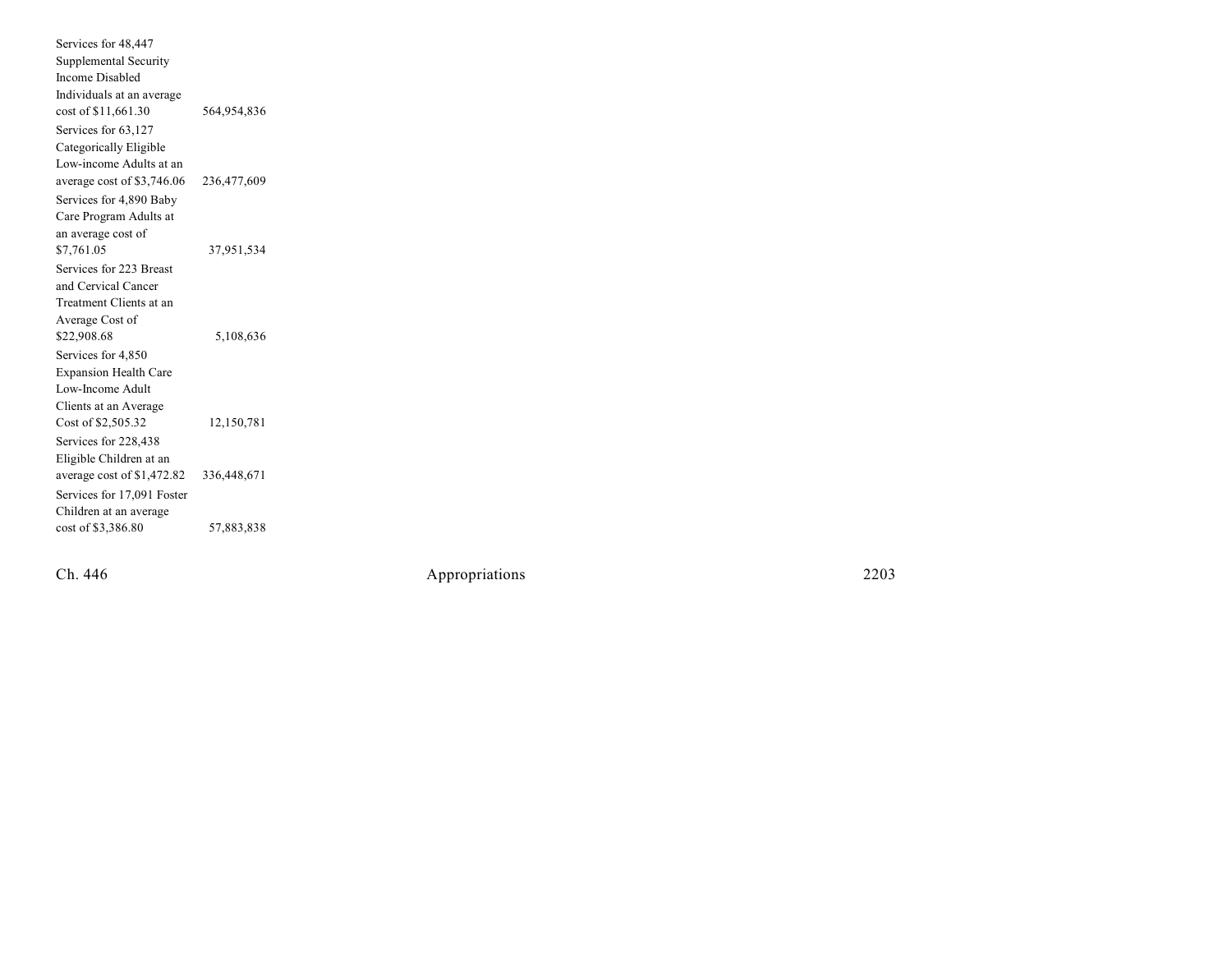| Ch. 446                                                                | Appropriations                 |                    |                                     |                                                      |                                   | 2204                                              |                         |  |
|------------------------------------------------------------------------|--------------------------------|--------------------|-------------------------------------|------------------------------------------------------|-----------------------------------|---------------------------------------------------|-------------------------|--|
|                                                                        |                                |                    |                                     |                                                      | <b>APPROPRIATION FROM</b>         |                                                   |                         |  |
|                                                                        | ITEM &<br><b>SUBTOTAL</b><br>ъ | <b>TOTAL</b><br>\$ | <b>GENERAL</b><br><b>FUND</b><br>\$ | <b>GENERAL</b><br><b>FUND</b><br><b>EXEMPT</b><br>D. | <b>CASH</b><br><b>FUNDS</b><br>\$ | <b>CASH</b><br><b>FUNDS</b><br><b>EXEMPT</b><br>Ф | FEDERAL<br><b>FUNDS</b> |  |
| Services for 6,309<br>Non-Citizens at an<br>average cost of \$9,804.04 | 61,853,657                     | 2,108,588,722      | 739,372,438(M)                      | 256,100,000                                          | $76,512$ <sup>a</sup>             | 55,563,806                                        | 1,057,475,966           |  |

<sup>a</sup> This amount shall be from service fees received from privately owned intermediate care facilities for the mentally retarded, pursuant to Section 26-4-410 (1) (d) (I), C.R.S.

 $\degree$  Of this amount, \$37,756,482 shall be from the Health Care Expansion Fund created in Section 24-22-117 (2) (a) (I), C.R.S.; \$14,364,778 represents public funds certified as representing expenditures incurred by public nursing homes and hospitals that are eligible for federal financial participation under the Medicaid program; \$1,970,388(T) shall be transferred from the Department of Public Health and Environment pursuant to Section 24-22-117 (2) (d) (IV) (A), C.R.S.; \$626,750 shall be from the Colorado Autism Treatment Fund created in Section 26-4-695, C.R.S.; \$533,573(T) shall be a transfer from the Department of Public Health and Environment pursuant to Section 24-22-117 (2) (d) (II) (B),

C.R.S.; and \$311,835 shall be from the Breast and Cervical Cancer Prevention and Treatment Fund created in Section 26-4-532 (7), C.R.S. Of the amount from Colorado Autism Treatment Fund, \$395,000 represents the total amount that the State Treasurer shall transfer from the Tobacco Litigation Settlement Cash Fund created in Section 24-22-115 (1), C.R.S., to the Colorado Autism Treatment Fund pursuant to Section 24-22-115 (1), C.R.S. The remaining appropriation of \$231,750 shall be from the fund balance currently in the Colorado Autism Treatment Fund from unspent funds transferred in FY 2005-06.

#### **(3) MEDICAID MENTAL HEALTH COMMUNITY PROGRAMS**

**(A) Mental Health Capitation Payments for 410,343 Estimated Medicaid Eligible Clients** 178,184,177 86,935,767(M) 2,153,241 89,095,169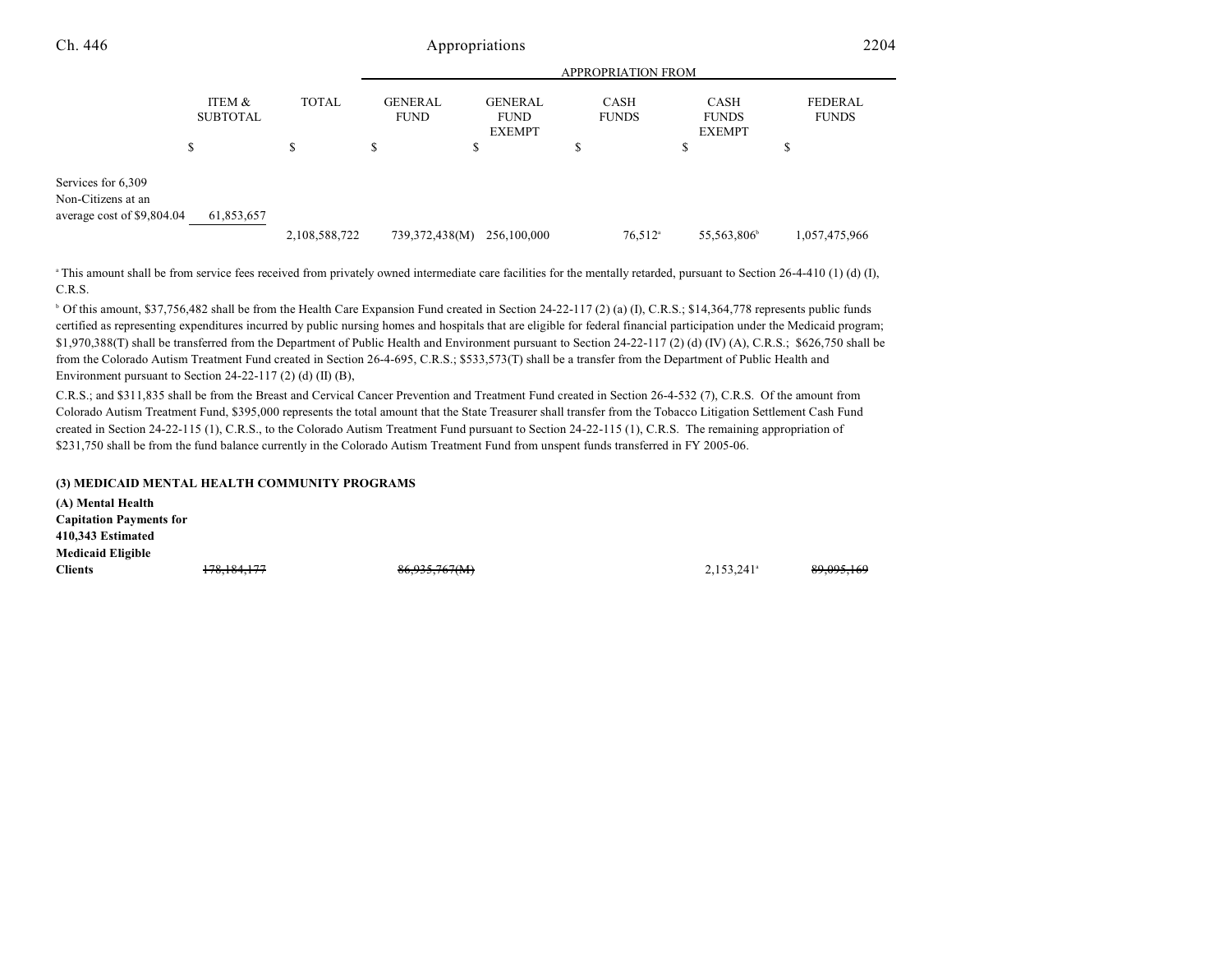189,589,258 92,638,308(M) 94,797,709

 Of this amount, \$2,149,859 shall be from the Breast and Cervical Cancer Prevention and Treatment Fund created in Section 26-4-532 (7), C.R.S. and \$3,382(T) <sup>a</sup> shall be cash funds exempt transferred from the Department of Public Health and Environment pursuant to section 24-22-117 (2) (d) (II) (B), C.R.S.

| (B) Other Medicaid       |            |            |                     |
|--------------------------|------------|------------|---------------------|
| <b>Mental Health</b>     |            |            |                     |
| <b>Payments</b>          |            |            |                     |
| Medicaid Mental Health   |            |            |                     |
| Fee for Service Payments | 1,736,019  | 868,010(M) | 868,009             |
| Medicaid Anti-Psychotic  |            |            |                     |
| Pharmaceuticals          | 31,630,004 |            | $31,630,004(T)^{a}$ |
|                          | 33,366,023 |            |                     |

<sup>a</sup> This amount is shown for informational purposes only and reflects the portion of the Medical Services Premium line item that is estimated to be used for Medicaid anti-psychotic pharmaceuticals.

| 211,550,200<br>222,955,281 |                                           |                          |
|----------------------------|-------------------------------------------|--------------------------|
|                            |                                           |                          |
|                            |                                           |                          |
|                            |                                           | 148,094,315              |
|                            |                                           |                          |
|                            |                                           |                          |
| 3,059,880(M)               |                                           | 3,059,880                |
|                            |                                           |                          |
|                            |                                           |                          |
|                            | 296,188,630<br>13,090,782(M)<br>6,119,760 | 135,003,533 <sup>a</sup> |

| Ch. 446<br>$\sim$ | Appropriations | 2205<br>___ |
|-------------------|----------------|-------------|
|                   |                |             |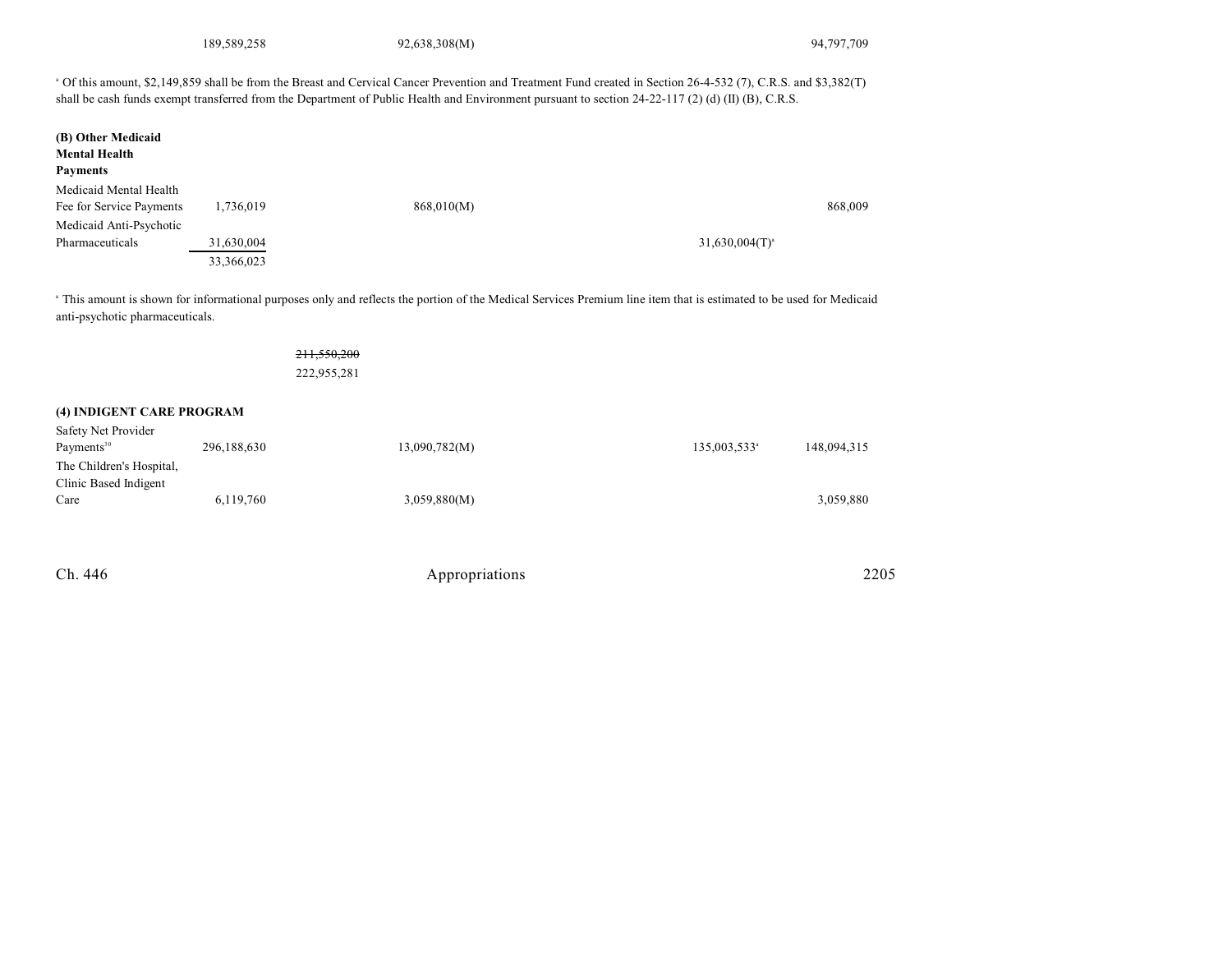| ٦.<br>€h. | 446 |
|-----------|-----|
|-----------|-----|

# Appropriations

|                                                                 | ITEM &<br><b>SUBTOTAL</b> |              | APPROPRIATION FROM            |                                                |                             |                                              |                                |  |
|-----------------------------------------------------------------|---------------------------|--------------|-------------------------------|------------------------------------------------|-----------------------------|----------------------------------------------|--------------------------------|--|
|                                                                 |                           | <b>TOTAL</b> | <b>GENERAL</b><br><b>FUND</b> | <b>GENERAL</b><br><b>FUND</b><br><b>EXEMPT</b> | <b>CASH</b><br><b>FUNDS</b> | <b>CASH</b><br><b>FUNDS</b><br><b>EXEMPT</b> | <b>FEDERAL</b><br><b>FUNDS</b> |  |
|                                                                 | \$                        | \$           | \$                            | \$                                             | \$                          | \$                                           | \$                             |  |
| Pediatric Speciality                                            |                           |              |                               |                                                |                             |                                              |                                |  |
| Hospital                                                        | 7,732,072                 |              | 3,350,000(M)                  |                                                |                             | 516,036 <sup>b</sup>                         | 3,866,036                      |  |
| H.B. 05-1262<br>Appropriation from<br>General Fund to Pediatric |                           |              |                               |                                                |                             |                                              |                                |  |
| Special Hospital Fund                                           | 516,036                   |              |                               | 516,036°                                       |                             |                                              |                                |  |
| H.B. 05-1262                                                    |                           |              |                               |                                                |                             |                                              |                                |  |
| Appropriation from                                              |                           |              |                               |                                                |                             |                                              |                                |  |
| Tobacco Tax Cash Fund                                           |                           |              |                               |                                                |                             |                                              |                                |  |
| to the General Fund                                             | 1,032,072                 |              |                               |                                                |                             | 1,032,072 <sup>d</sup>                       |                                |  |
| Primary Care Fund                                               |                           |              |                               |                                                |                             |                                              |                                |  |
| Program                                                         | 32,939,958                |              |                               |                                                |                             | 32,939,958°                                  |                                |  |
| H.B. 97-1304 Children's                                         |                           |              |                               |                                                |                             |                                              |                                |  |
| Basic Health Plan Trust                                         | 21,165,996                |              |                               |                                                | 192,072 <sup>f</sup>        | 20,973,924 <sup>s</sup>                      |                                |  |
|                                                                 | 23,709,211                |              | $2,543,215^k$                 |                                                |                             |                                              |                                |  |
| Children's Basic Health                                         |                           |              |                               |                                                |                             |                                              |                                |  |
| Plan Administration                                             | 5,521,207                 |              |                               |                                                |                             | 2,465,634                                    | 3,055,573                      |  |
|                                                                 | 5,534,708                 |              |                               |                                                |                             | 2,472,141 <sup>h</sup>                       | 3,062,567                      |  |
| Children's Basic Health                                         |                           |              |                               |                                                |                             |                                              |                                |  |
| Plan Premium Costs <sup>31</sup>                                | 70,371,177                |              |                               |                                                |                             | 24,754,759 <sup>H</sup>                      | 45,616,418                     |  |
| Children's Basic Health<br>Plan Dental Benefit                  |                           |              |                               |                                                |                             |                                              |                                |  |
| Costs <sup>32</sup>                                             | 5,913,659                 |              |                               |                                                |                             | $2,069,780^{nm}$                             | 3,843,879                      |  |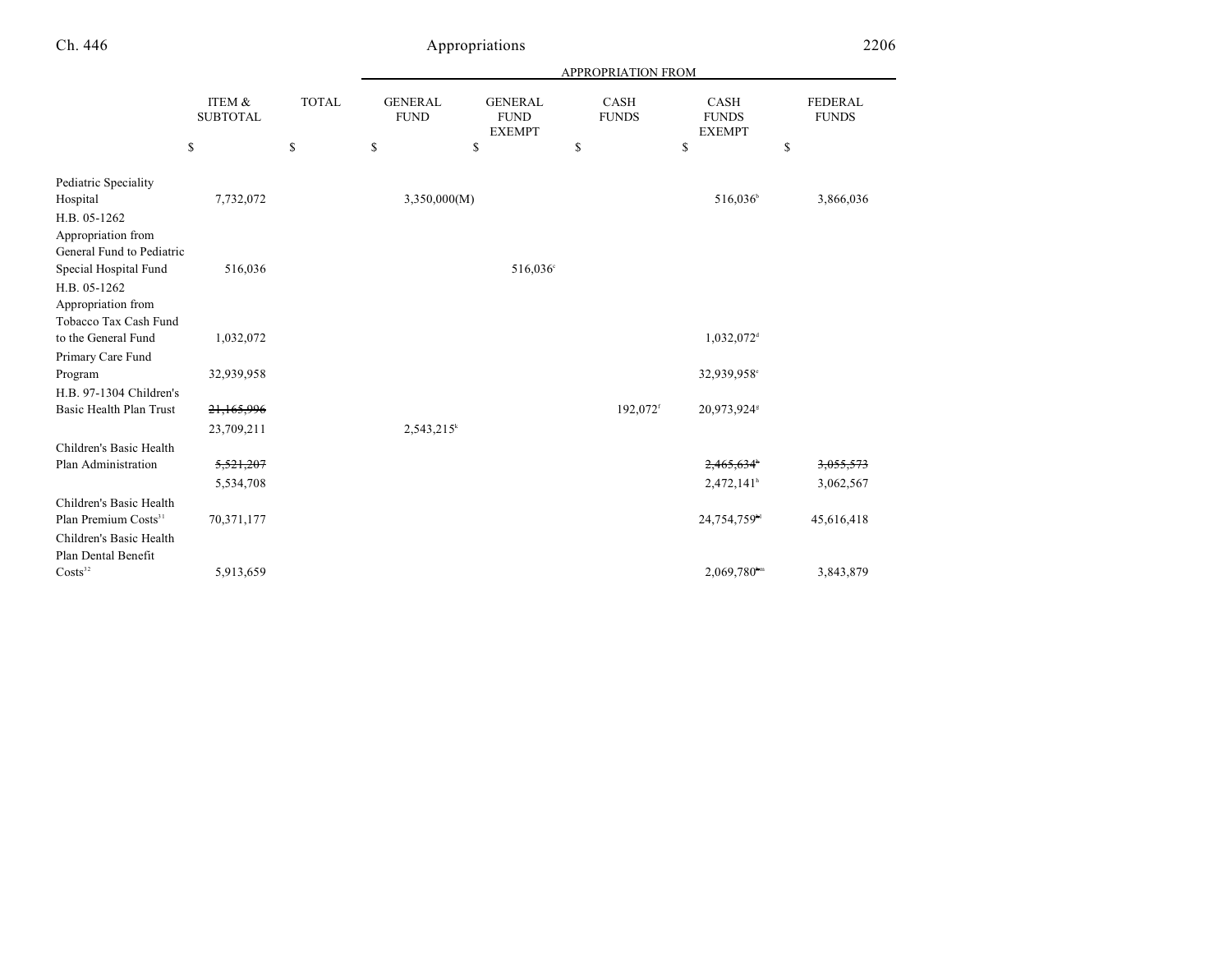| Comprehensive Primary    |           |             |  |           |
|--------------------------|-----------|-------------|--|-----------|
| and Preventive Care Fund | 2,621,740 |             |  | 2,621,740 |
| Comprehensive Primary    |           |             |  |           |
| and Preventive Care      |           |             |  |           |
| Grants Program           | 2,621,740 |             |  | 2,621,740 |
|                          | 2,401,215 |             |  | 2,401,215 |
|                          |           | 452,744,047 |  |           |
|                          |           | 455,080,238 |  |           |

<sup>a</sup> This amount represents public funds certified as representing expenditures incurred by hospitals that are eligible for federal financial participation under the Medicaid Major Teaching Hospital Program, Medicaid, and the Medicaid Disproportionate Share Payments to Hospitals Program.

<sup>b</sup> This amount shall be from the Pediatric Specialty Hospital Fund created in Section 24-22-117 (2) (e), C.R.S.

This amount is appropriated as General Fund Exempt pursuant to Section  $24-22-117$  (1) (c) (f) (B), C.R.S. and is not subject to the limitation on state fiscal year spending imposed by Section 20 of article X of the State Constitution. IS NOT SUBJECT TO THE LIMITATION ON STATE FISCAL YEAR SPENDING IMPOSED BY ARTICLE X, SECTION 20 OF THE STATE CONSTITUTION. THIS AMOUNT IS ALSO NOT SUBJECT TO THE STATUTORY LIMITATION ON GENERAL FUND APPROPRIATION GROWTH OR ANY OTHER SPENDING LIMITATION EXISTING IN LAW PURSUANT TO ARTICLE X, SECTION 21 (8) OF THE STATE CONSTITUTION.

 $\alpha$  This amount shall be from the Tobacco Tax Cash Fund created in Section 24-22-117 (1) (a), C.R.S. This appropriation meets the requirement to appropriate a portion of the revenues collected from imposition of additional state cigarette and tobacco taxes to the General Fund pursuant Section 21 of Article X of the State Constitution.

 $\degree$  This amount shall be the Primary Care Fund created in Section 24-22-117 (2) (b) (I), Colorado Revised Statutes.

<sup>f</sup> This amount shall be from annual premiums paid by participating families.

<sup>8</sup> This amount shall be from the Tobacco Litigation Settlement Cash Fund created in Section 24-22-115 (1), C.R.S., pursuant to Section 24-75-1104.5 (1) (c), C.R.S.

<sup>h</sup> These amounts shall be from the Children's Basic Health Plan Trust created in Section 26-19-105 (1), C.R.S. OF THIS AMOUNT, \$1,953,596 SHALL BE FROM THE CHILDREN'S BASIC HEALTH PLAN TRUST CREATED IN SECTION 25.5-8-105(1), C.R.S. AND \$518,545 SHALL BE FROM THE HEALTH CARE EXPANSION FUND CREATED IN SECTION 24-22-117 (2) (a) (I), C.R.S.

<sup>1</sup> This amount shall be from the Tobacco Litigation Settlement Cash Fund created in Section 24-22-115 (1), C.R.S., pursuant to Section 24-75-1104.5 (1) (b), C.R.S. This amount shall be from the Comprehensive Primary and Preventive Care Fund created in Section 26-4-1007 (1), C.R.S.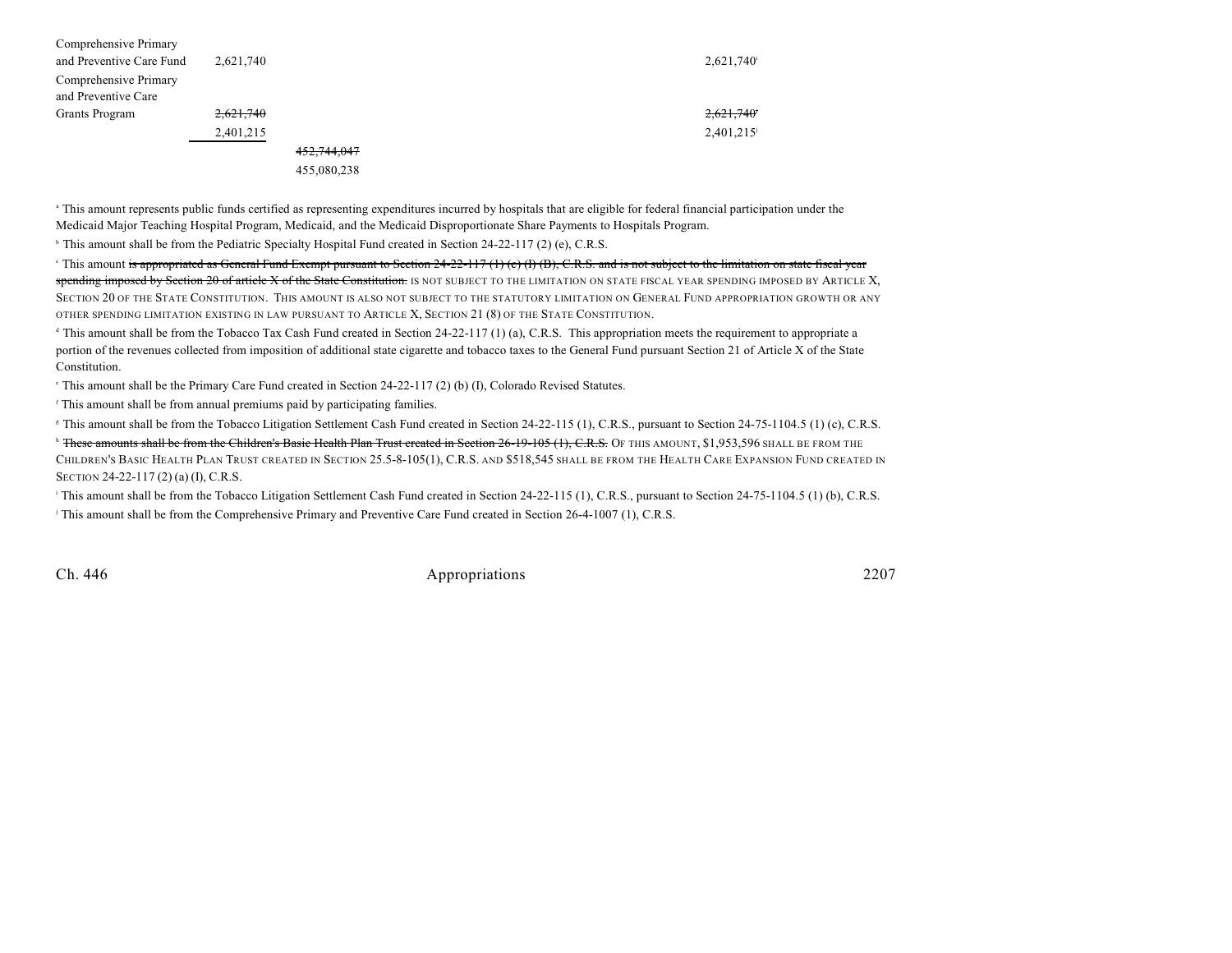|                 |        | APPROPRIATION FROM |                |              |               |                |
|-----------------|--------|--------------------|----------------|--------------|---------------|----------------|
|                 | TOTAL. |                    | <b>GENERAL</b> |              |               |                |
| ITEM &          |        | GENERAL            |                | <b>CASH</b>  | <b>CASH</b>   | <b>FEDERAL</b> |
| <b>SUBTOTAL</b> |        | <b>FUND</b>        | <b>FUND</b>    | <b>FUNDS</b> | <b>FUNDS</b>  | <b>FUNDS</b>   |
|                 |        |                    | <b>EXEMPT</b>  |              | <b>EXEMPT</b> |                |
|                 |        |                    |                |              |               |                |

 OF THIS AMOUNT, \$34,0985IS EXEMPT FROM THE STATUTORY LIMIT ON STATE GENERAL FUND APPROPRIATIONS PURSUANT TO SECTION 24-75-201.1 (1) (a) (III) (A), <sup>k</sup> C.R.S.

<sup>1</sup> OF THIS AMOUNT, \$17,500,146 SHALL BE FROM THE CHILDREN'S BASIC HEALTH PLAN TRUST CREATED IN SECTION 25.5-8-105(1), C.R.S. AND \$7,254,613 SHALL BE FROM THE HEALTH CARE EXPANSION FUND CREATED IN SECTION 24-22-117 (2) (a) (I), C.R.S.

<sup>n</sup> Of this amount, \$1,877,566 shall be from the Children's Basic Health Plan Trust created in Section 25.5-8-105(1), C.R.S. and \$192,214 shall be FROM THE HEALTH CARE EXPANSION FUND CREATED IN SECTION 24-22-117 (2) (a) (I), C.R.S.

#### **(5) OTHER MEDICAL SERVICES**

| Services for 5,989 Old   |            |            |                         |
|--------------------------|------------|------------|-------------------------|
| Age Pension State        |            |            |                         |
| Medical Program clients  |            |            |                         |
| at an average cost of    |            |            |                         |
| \$2,381.4833             | 14,262,663 |            | 14,262,663 <sup>a</sup> |
| H.B. 05-1262 Transfer of |            |            |                         |
| Tobacco Tax Cash Fund    |            |            |                         |
| into the Supplemental    |            |            |                         |
| Old Age Pension State    |            |            |                         |
| Medical Fund             | 2,580,180  |            | $2,580,180^{\circ}$     |
| Home Care Allowance for  |            |            |                         |
| 4,087 Recipients at an   |            |            |                         |
| average monthly cost of  |            |            |                         |
| \$221.85                 | 10,880,411 | 10,336,390 | 544,021(L) <sup>c</sup> |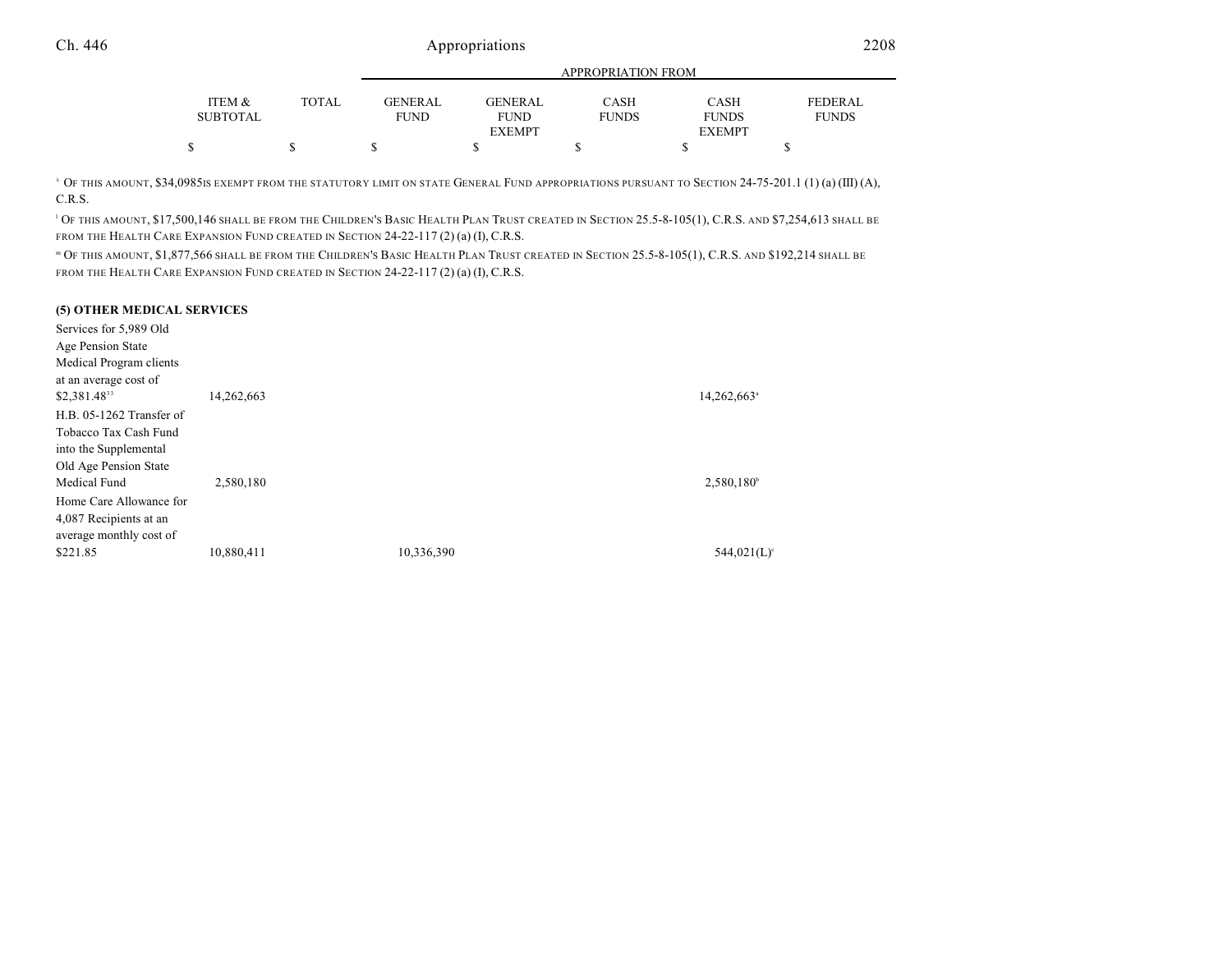| Adult Foster Care for 25             |              |             |            |                           |            |
|--------------------------------------|--------------|-------------|------------|---------------------------|------------|
| Recipients at an average             |              |             |            |                           |            |
| monthly cost of \$524.90             | 157,469      |             | 149,596    | $7,873(L)$ <sup>c</sup>   |            |
| University of Colorado               |              |             |            |                           |            |
| Family Medicine                      |              |             |            |                           |            |
| Residency Training                   |              |             |            |                           |            |
| Programs                             | 1,703,558    |             | 851,779(M) |                           | 851,779    |
| <b>Enhanced Prenatal Care</b>        |              |             |            |                           |            |
| Training and Technical               |              |             |            |                           |            |
| Assistance                           | 102,346      |             | 51,173(M)  |                           | 51,173     |
| Nurse Home Visitor                   |              |             |            |                           |            |
| Program                              | 3,010,000    |             |            | 1,505,000(T) <sup>d</sup> | 1,505,000  |
| Medicare Modernization               |              |             |            |                           |            |
| Act of 2003 State                    |              |             |            |                           |            |
| Contribution Payment                 | 73,493,542   |             | 73,493,542 |                           |            |
| S.B. 97-101 Public                   |              |             |            |                           |            |
| School Health Services <sup>34</sup> | 31,535,961   |             |            | $16,007,021$ °            | 15,528,940 |
|                                      | 31, 335, 961 |             |            |                           | 15,328,940 |
|                                      |              | 137,726,130 |            |                           |            |
|                                      |              | 137,526,130 |            |                           |            |
|                                      |              |             |            |                           |            |

<sup>a</sup> Of this amount, \$9,998,483 shall be from the Old Age Pension Health and Medical Care Fund, pursuant to Section 7 (c) of Article 24 of the State Constitution, and \$4,264,180 shall be from the Supplemental Old Age Pension Health and Medical Care Fund created in Section 26-2-117 (3), C.R.S.

<sup>b</sup> This amount shall be from the Tobacco Tax Cash Fund created in Section 24-22-117 (1) (a), C.R.S. This appropriation meets the requirement to appropriate a portion of the revenues collected from the imposition of additional state cigarette and tobacco taxes to the Old Age Pension program for health related purposes pursuant Section 21 of Article X of the State Constitution.

 $\degree$  These amounts shall be from local funds.

<sup>d</sup> This amount shall be transferred from the Department of Public Health and Environment.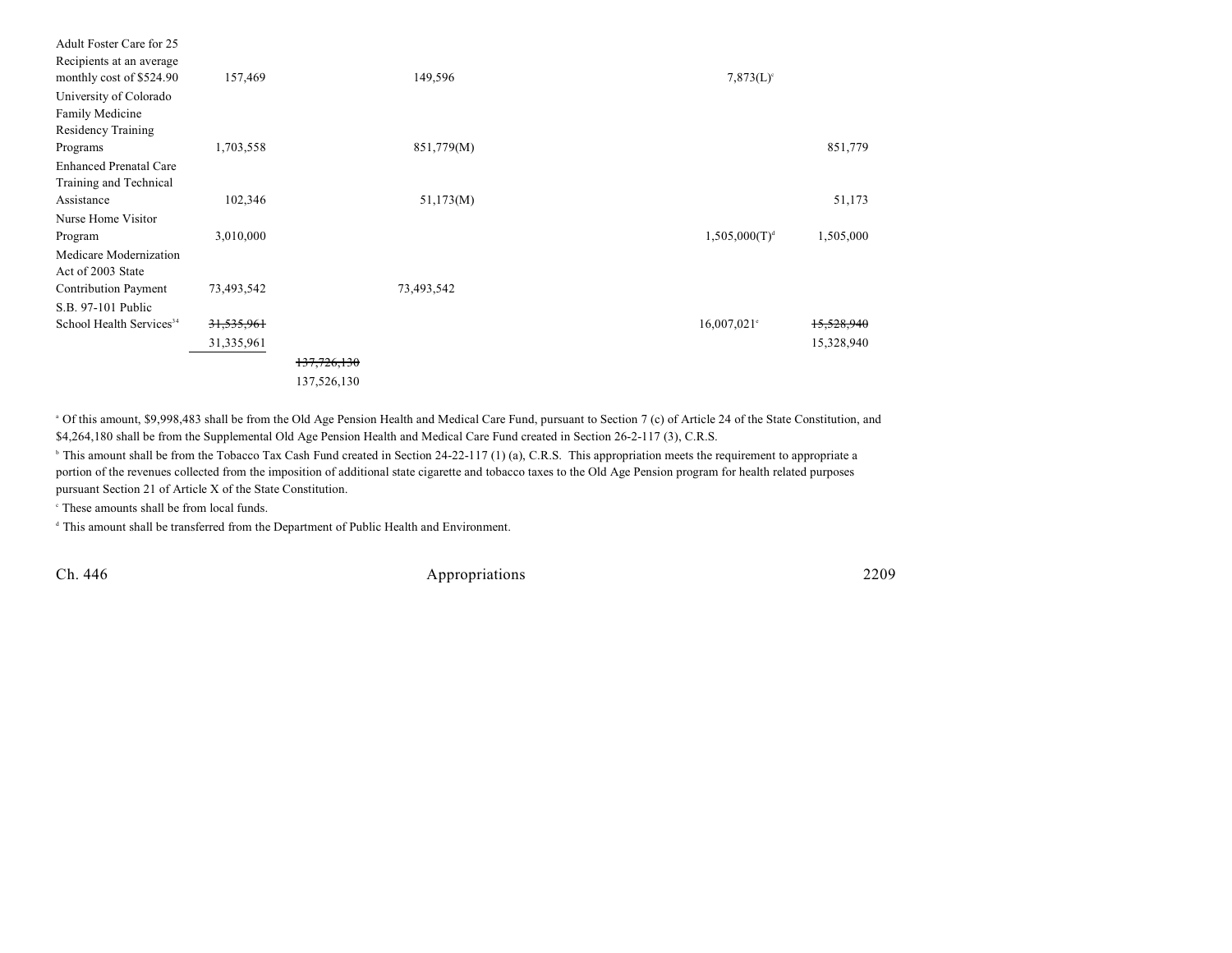| Ch. 446 | Appropriations | 2210 |
|---------|----------------|------|
|         |                |      |

|                 |              |                | APPROPRIATION FROM |              |               |                |
|-----------------|--------------|----------------|--------------------|--------------|---------------|----------------|
|                 |              |                |                    |              |               |                |
| ITEM &          | <b>TOTAL</b> | <b>GENERAL</b> | <b>GENERAL</b>     | CASH         | <b>CASH</b>   | <b>FEDERAL</b> |
| <b>SUBTOTAL</b> |              | <b>FUND</b>    | <b>FUND</b>        | <b>FUNDS</b> | <b>FUNDS</b>  | <b>FUNDS</b>   |
|                 |              |                | <b>EXEMPT</b>      |              | <b>EXEMPT</b> |                |
|                 |              |                |                    |              |               |                |

This amount represents funds certified as representing expenditures incurred by school districts that are eligible for federal financial participation under Medicaid. <sup>e</sup>

#### **(6) DEPARTMENT OF HUMAN SERVICES MEDICAID-FUNDED PROGRAMS**

**(A) Executive Director's**

| <b>Office - Medicaid</b>      |            |                    |                      |           |
|-------------------------------|------------|--------------------|----------------------|-----------|
| Funding <sup>35</sup>         | 10,129,288 | 5,062,597(M)       |                      | 5,066,691 |
|                               | 9,727,721  | 4,861,552(M)       |                      | 4,866,169 |
| (B) Office of                 |            |                    |                      |           |
| <b>Information Technology</b> |            |                    |                      |           |
| Services -                    |            |                    |                      |           |
| <b>Medicaid Funding</b>       |            |                    |                      |           |
| Colorado Benefits             |            |                    |                      |           |
| Management System             | 7,599,713  | 3,501,300(M)       | 572,931              | 3,525,482 |
|                               | 7,786,580  | $3,590,777(M)^{c}$ | 582,176 <sup>a</sup> | 3,613,627 |
| CBMS SAS-70 Audit             | 51,719     | 24,228(M)          | $3,095^{\rm b}$      | 24,396    |
| Other Office of               |            |                    |                      |           |
| Information Technology        |            |                    |                      |           |
| Services line items           | 401,742    | 200,871(M)         |                      | 200,871   |
|                               | 387,769    | 193,884(M)         |                      | 193,885   |
|                               | 8,053,174  |                    |                      |           |
|                               | 8,226,068  |                    |                      |           |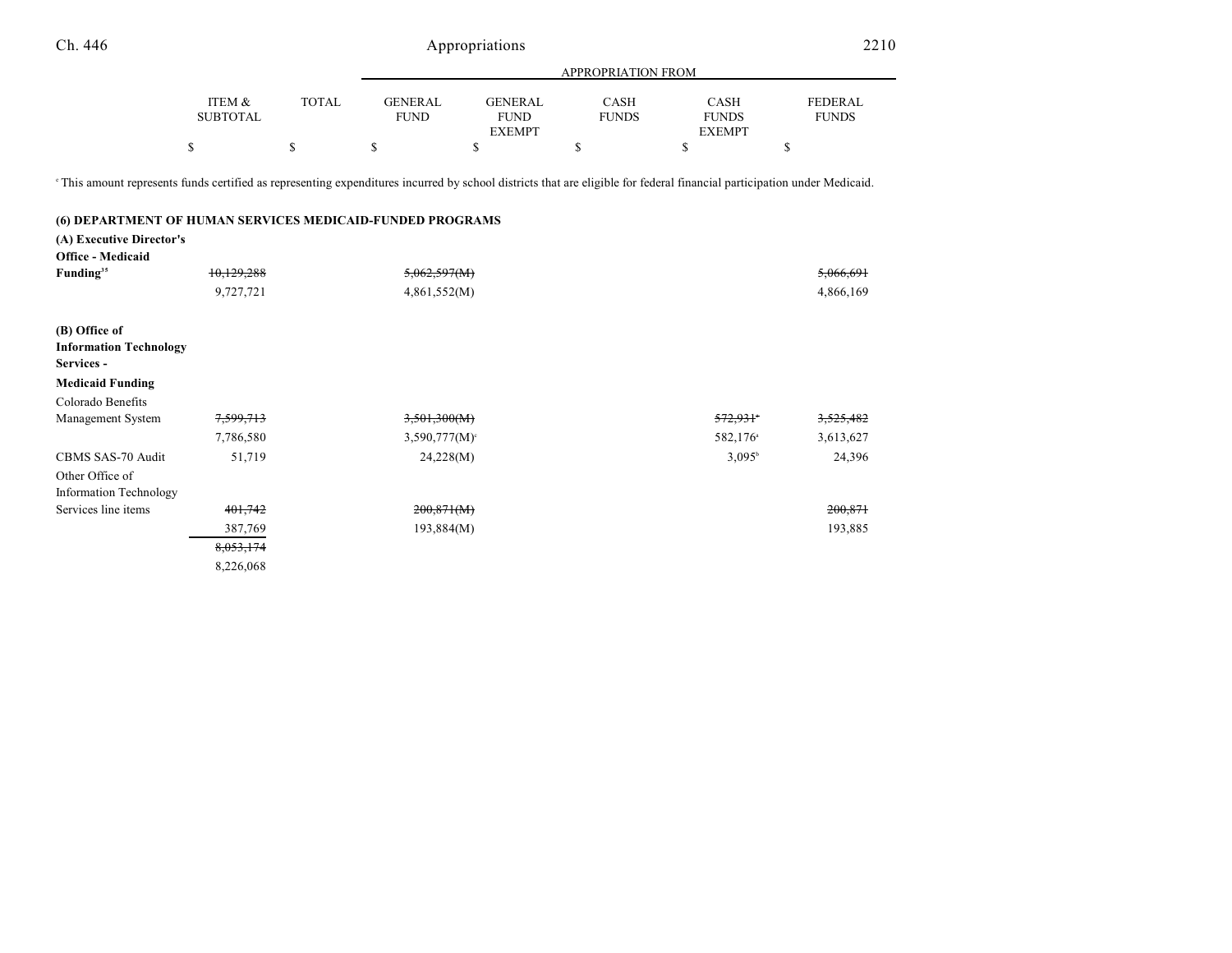<sup>a</sup> Of this amount, \$408,266 \$415,958 shall be from the Children's Basic Health Trust Fund created in Section 26-19-105 (1), C.R.S. SECTION 25.5-8-105(1), C.R.S.;  $$125,728$  \$126,532 shall be from Health Care Expansion Fund created in Section 24-22-117 (2) (a) (I), C.R.S., and  $$38,937(T)$  \$39,686(T) shall be from moneys in the Old Age Pension Fund appropriated to the Department of Human Services, pursuant to Article 24 of the State Constitution.

<sup>b</sup> Of these amounts, \$2,260 shall be from the Children's Basic Health Trust Fund created in Section 26-19-105 (1), C.R.S.; \$619 shall be from Health Care Expansion Fund created in Section 24-22-117 (2) (a) (I), C.R.S. and \$216(T) shall be from moneys in the Old Age Pension Fund appropriated to the Department of Human Services, pursuant to Article 24 of the State Constitution.

Of this amount, \$70,959 is exempt from the statutory limit on state General Fund appropriations pursuant to Section 24-75-201.1(1)(a)(III)(A), C.R.S. <sup>c</sup>

| (C) Office of Operations                               |            |               |            |
|--------------------------------------------------------|------------|---------------|------------|
| - Medicaid Funding                                     | 5,975,820  | 2,987,910(M)  | 2,987,910  |
|                                                        | 5,931,827  | 2,965,913(M)  | 2,965,914  |
| (D) County<br><b>Administration -</b>                  |            |               |            |
| <b>Medicaid Funding</b>                                | 14,588,710 | 5,435,396(M)  | 9,153,314  |
| (E) Division of Child<br>Welfare - Medicaid<br>Funding |            |               |            |
| Administration                                         | 126,939    | 63,470(M)     | 63,469     |
| Child Welfare Services                                 | 25,904,759 | 12,952,380(M) | 12,952,379 |
| Family and Children's                                  |            |               |            |
| Programs                                               | 1,004,680  | 502,340(M)    | 502,340    |
|                                                        | 27,036,378 |               |            |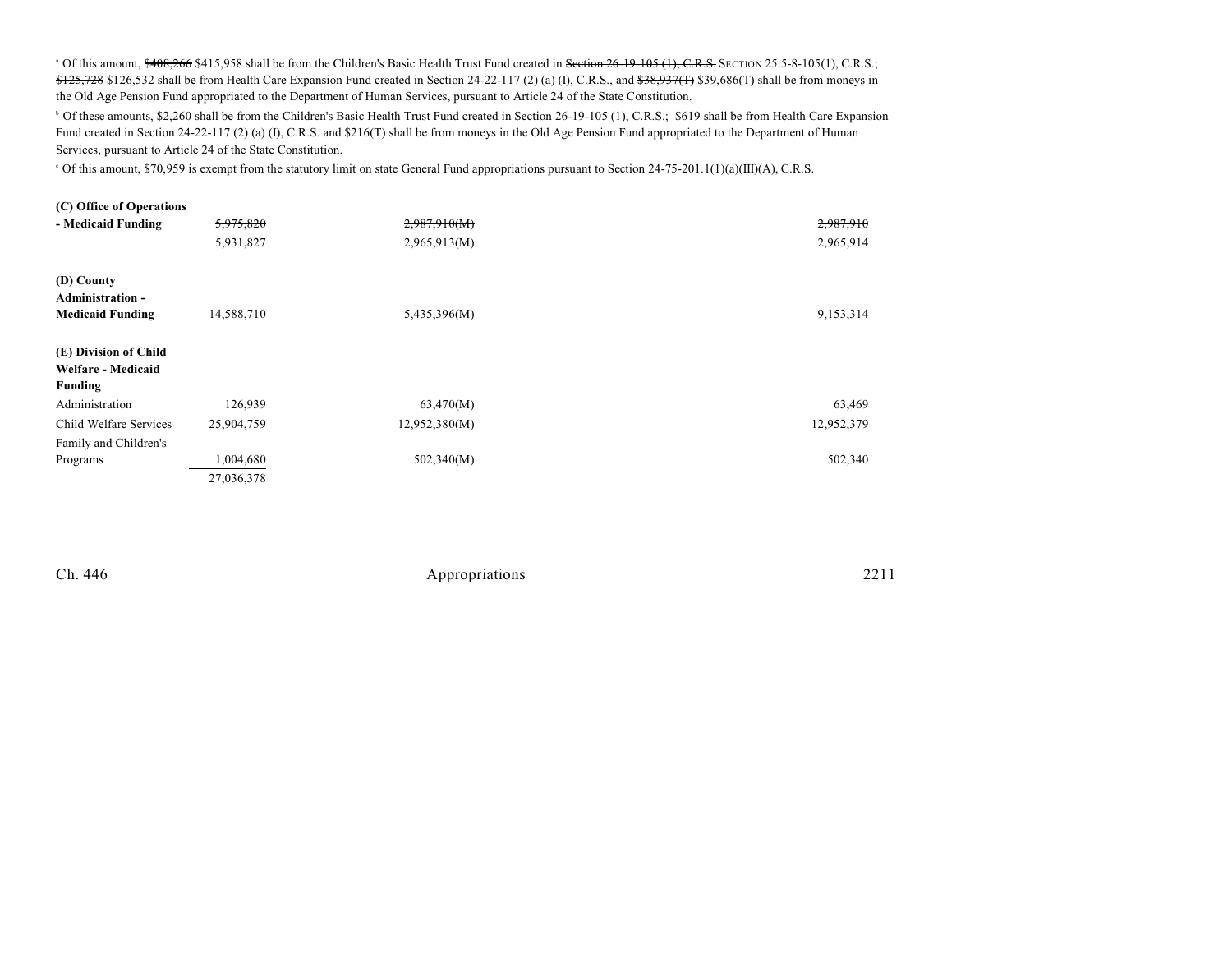| n | .46 |
|---|-----|
|---|-----|

# Appropriations 2212

|                                                                                                 |                           |              |                               |                                                | <b>APPROPRIATION FROM</b>   |                                       |                                |
|-------------------------------------------------------------------------------------------------|---------------------------|--------------|-------------------------------|------------------------------------------------|-----------------------------|---------------------------------------|--------------------------------|
|                                                                                                 | ITEM &<br><b>SUBTOTAL</b> | <b>TOTAL</b> | <b>GENERAL</b><br><b>FUND</b> | <b>GENERAL</b><br><b>FUND</b><br><b>EXEMPT</b> | <b>CASH</b><br><b>FUNDS</b> | CASH<br><b>FUNDS</b><br><b>EXEMPT</b> | <b>FEDERAL</b><br><b>FUNDS</b> |
|                                                                                                 | \$                        | \$           | \$                            | \$                                             | \$                          | \$                                    | \$                             |
| (F) Mental Health and<br><b>Alcohol and Drug Abuse</b><br>Services - Medicaid<br><b>Funding</b> |                           |              |                               |                                                |                             |                                       |                                |
| Administration                                                                                  | 307,351                   |              | 153,676(M)                    |                                                |                             |                                       | 153,675                        |
| Mental Health                                                                                   |                           |              |                               |                                                |                             |                                       |                                |
| Community Programs,                                                                             |                           |              |                               |                                                |                             |                                       |                                |
| Goebel Lawsuit                                                                                  |                           |              |                               |                                                |                             |                                       |                                |
| Settlement                                                                                      | 12,275,081                |              | 6,137,541(M)                  |                                                |                             |                                       | <del>6,137,540</del>           |
| Residential Treatment for                                                                       |                           |              |                               |                                                |                             |                                       |                                |
| Youth (H.B. 99-1116)                                                                            | 487,777                   |              | 34,849(M)                     |                                                |                             | $209,040$ <sup>*</sup>                | 243,888                        |
|                                                                                                 | 226,571                   |              |                               |                                                |                             | 78,437 <sup>a</sup>                   | 113,285                        |
| Mental Health Institutes                                                                        | 4,946,108                 |              | 2,473,054(M)                  |                                                |                             |                                       | 2,473,054                      |
|                                                                                                 | 4,268,338                 |              | 2,134,169(M)                  |                                                |                             |                                       | 2,134,169                      |
| Alcohol and Drug Abuse                                                                          |                           |              |                               |                                                |                             |                                       |                                |
| Division, Administration                                                                        | 54,088                    |              | 27,044                        |                                                |                             |                                       | 27,044                         |
| Alcohol and Drug Abuse                                                                          |                           |              |                               |                                                |                             |                                       |                                |
| Division, High Risk                                                                             |                           |              |                               |                                                |                             |                                       |                                |
| Pregnant Women                                                                                  |                           |              |                               |                                                |                             |                                       |                                |
| Program                                                                                         | 983,958                   |              | 491,979(M)                    |                                                |                             |                                       | 491,979                        |
|                                                                                                 | 19,054,363                |              |                               |                                                |                             |                                       |                                |
|                                                                                                 | 5,840,306                 |              |                               |                                                |                             |                                       |                                |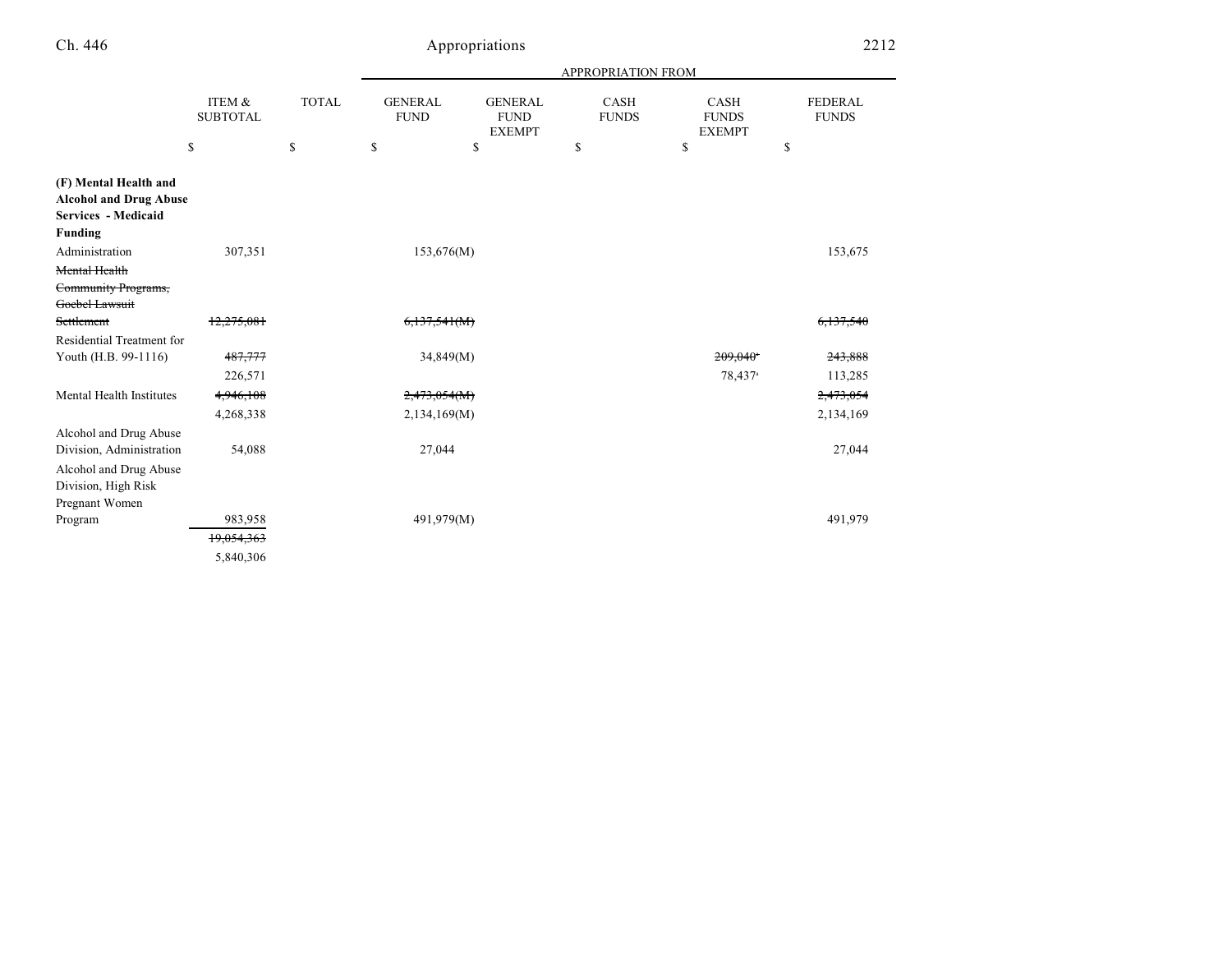<sup>a</sup> This amount shall be from the Tobacco Litigation Settlement Cash Fund created in Section 24-22-115 (1), C.R.S..

| (G) Services for People<br>with Developmental<br><b>Disabilities - Medicaid</b><br><b>Funding</b> |             |                             |                           |                           |
|---------------------------------------------------------------------------------------------------|-------------|-----------------------------|---------------------------|---------------------------|
| <b>Community Services</b>                                                                         |             |                             |                           |                           |
| Administration                                                                                    | 2,438,131   | 1,219,066(M)                |                           | 1,219,065                 |
| <b>Community Services</b>                                                                         |             |                             |                           |                           |
| Adult Program Costs and                                                                           |             |                             |                           |                           |
| CCMS Replacement -                                                                                |             |                             |                           |                           |
| Medicaid Funding                                                                                  | 248,194,905 | $124,034,816(M)^*$          | 32,364 <sup>a</sup>       | 124,127,725               |
|                                                                                                   | 255,927,345 | $127,901,036(M)^{b}$        |                           | 127,993,945 <sup>b</sup>  |
| Federally-matched Local                                                                           |             |                             |                           |                           |
| Program Costs                                                                                     | 24,281,838  |                             | $12,140,919$ <sup>*</sup> | $12,140,919$ <sup>*</sup> |
|                                                                                                   | 12,324,307  |                             | $6,162,153$ °             | 6,162,154                 |
| <b>MEDICAID WAIVER</b>                                                                            |             |                             |                           |                           |
| <b>TRANSITION COSTS -</b>                                                                         |             |                             |                           |                           |
| <b>MEDICAID FUNDING</b>                                                                           | 651,764     | 325,882(M)                  |                           | 325,882                   |
| Regional Centers -                                                                                |             |                             |                           |                           |
| Medicaid Funding                                                                                  | 40,388,928  | 19,451,467(M)               | 742,997 <sup>d</sup>      | 20,194,464                |
| Regional Center                                                                                   |             |                             |                           |                           |
| Depreciation and Annual                                                                           |             |                             |                           |                           |
| Adjustments                                                                                       | 1,468,552   | 734,276(M)                  |                           | 734,276                   |
| Services for Children and                                                                         |             |                             |                           |                           |
| Families - Medicaid                                                                               |             |                             |                           |                           |
| Funding                                                                                           | 6,913,658   | $2,971,054(M)$ <sup>c</sup> | 485,702 <sup>a</sup>      | 3,456,902 <sup>b</sup>    |
| Ch. 446                                                                                           |             | Appropriations              |                           | 2213                      |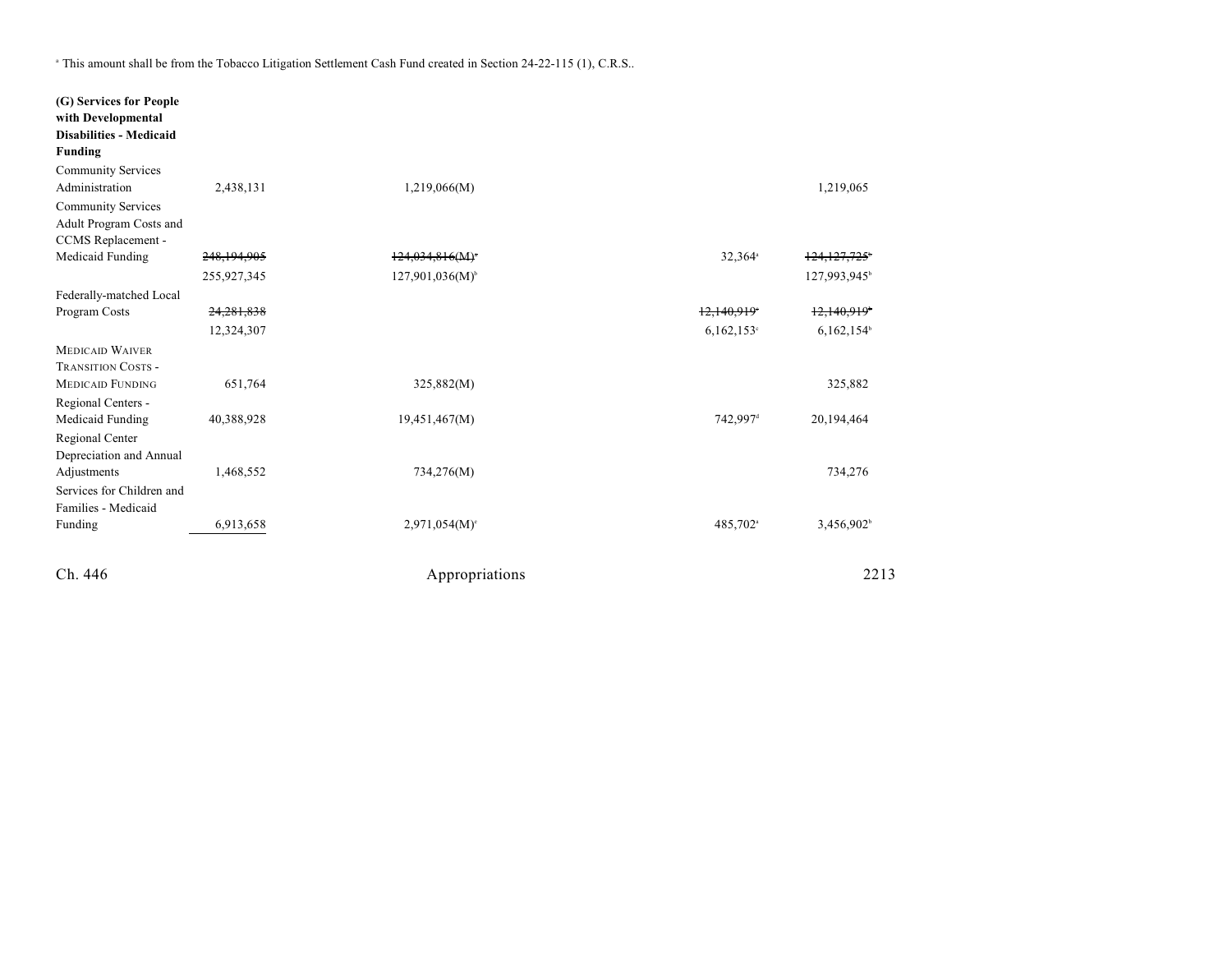|                           |              |                               |                        | <b>APPROPRIATION FROM</b>   |                             |                         |
|---------------------------|--------------|-------------------------------|------------------------|-----------------------------|-----------------------------|-------------------------|
| ITEM &<br><b>SUBTOTAL</b> | <b>TOTAL</b> | <b>GENERAL</b><br><b>FUND</b> | GENERAL<br><b>FUND</b> | <b>CASH</b><br><b>FUNDS</b> | <b>CASH</b><br><b>FUNDS</b> | FEDERAL<br><b>FUNDS</b> |
| \$                        | S            |                               | <b>EXEMPT</b><br>S     |                             | <b>EXEMPT</b>               |                         |
|                           |              |                               |                        |                             |                             |                         |
|                           |              |                               |                        |                             |                             |                         |

323,686,012

320,112,685

<sup>a</sup> This amount shall be from the Health Care Expansion Fund, created in Section 24-22-117 (2) (a) (I), C.R.S. Up to 3.0 percent of these funds, if not expended prior to July 1, 2007, shall be rolled forward and shall remain available for expenditure in FY 2007-08.

<sup>b</sup> Up to 3.0 percent of these funds, if not expended prior to July 1, 2007, shall be rolled forward and shall remain available for expenditure in FY 2007-08.

 This amount represents funds certified as expenditures incurred by local governments that are eligible for federal financial participation under Medicaid. Up to 3.0 <sup>c</sup> percent of these funds, if not expended prior to July 1, 2007, shall be rolled forward and shall remain available for expenditure in FY 2007-08.

<sup>d</sup> This amount shall be from service fees from regional centers for the developmentally disabled, pursuant to Section 26-4-410 (1) (d) (I), C.R.S.

| (H) Adult Assistance            |           |              |           |
|---------------------------------|-----------|--------------|-----------|
| <b>Programs, Community</b>      |           |              |           |
| <b>Services for the Elderly</b> |           |              |           |
| - Medicaid Funding              | 1,800     | 900(M)       | 900       |
| (I) Division of Youth           |           |              |           |
| <b>Corrections - Medicaid</b>   |           |              |           |
| Funding                         | 2,418,353 | 1,209,177(M) | 1,209,176 |
|                                 | 1,262,172 | 631,086(M)   | 631,086   |
|                                 |           |              |           |
|                                 |           |              |           |

410,943,898 392,727,667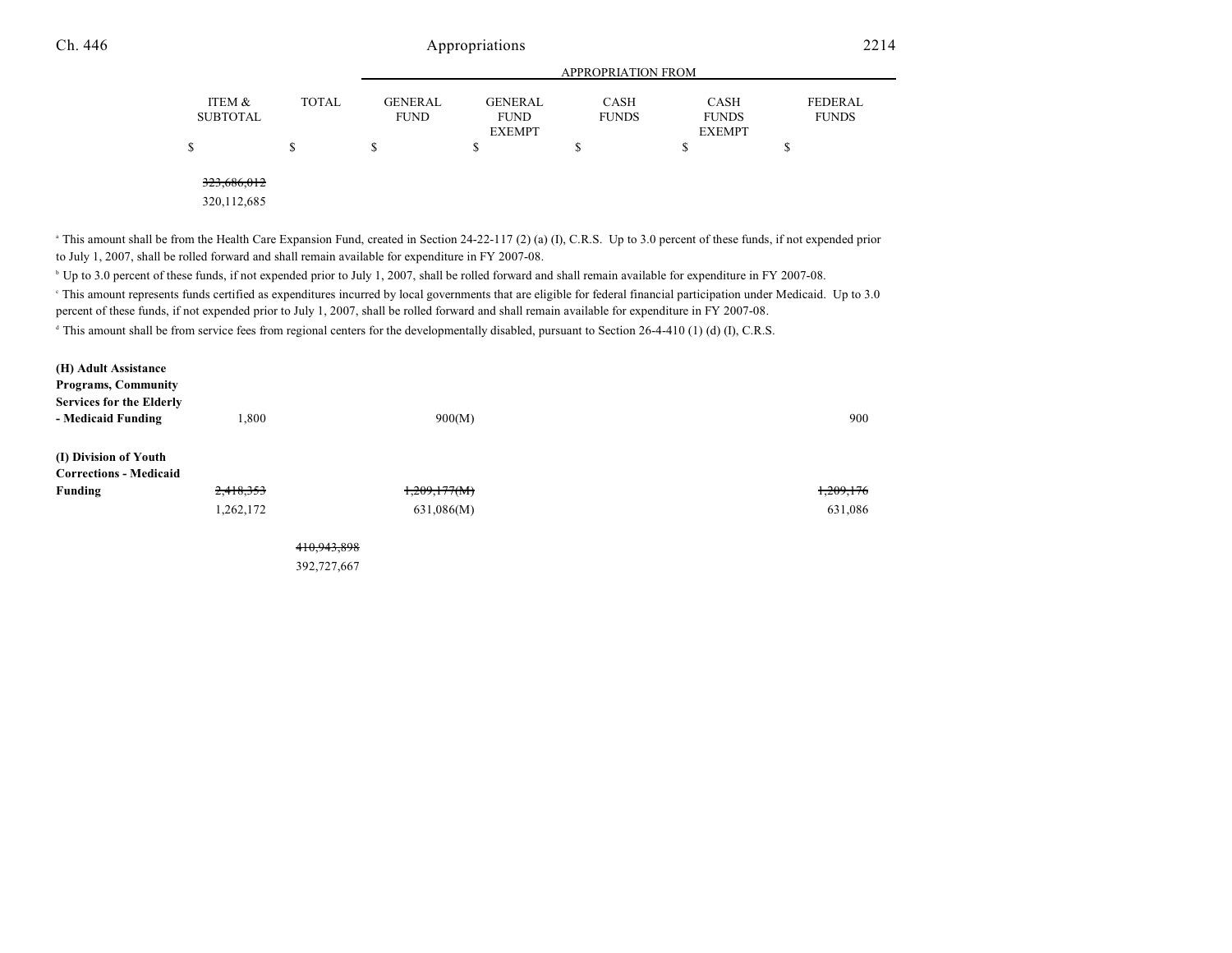# **TOTALS PART V (HEALTH CARE POLICY AND**

| $FINANCING)^{2,3}$ | <del>\$3,388,531,182</del> \$1,144,016,405 | $$256,616,036^{\circ}$ | \$690,959 | <del>\$364,874,341</del> * | <del>\$1,622,333,441</del> |
|--------------------|--------------------------------------------|------------------------|-----------|----------------------------|----------------------------|
|                    | \$3,393,968,779 \$1,152,285,361            |                        |           | \$359,130,916              | \$1,625,245,507            |

Of this amount, \$256,100,000 shall be from the General Fund Exempt Account created in Section 24-77-103.6 (2), C.R.S. and \$516,036 shall be General Fund <sup>a</sup> Exempt pursuant to Section 24-22-117 (1) (c) (I) (B), C.R.S.

 $\degree$  Of this amount,  $$36,028,263$  \$36,012,993 contains an (T) notation, and  $$551,894$  \$1,106,484 contains a (L) notation.

**FOOTNOTES** -- The following statements are referenced to the numbered footnotes throughout section 2.

- 2 All Departments, Totals -- The General Assembly requests that copies of all reports requested in other footnotes contained in this act be delivered to the Joint Budget Committee and the majority and minority leadership in each house of the General Assembly. Until such time as the Secretary of State publishes the code of Colorado regulations and the Colorado register in electronic form pursuant to section 24-4-103 (11) (b), C.R.S., each principal department of the state is requested to produce its rules in an electronic format that is suitable for public access through electronic means. Such rules in such format should be submitted to the Office of Legislative Legal Services for publishing on the Internet. Alternatively, the Office of Legislative Legal Services may provide links on its internet web site to such rules. It is the intent of the General Assembly that this be done within existing resources.
- 3 (Governor lined through this provision. See L. 2006, p. 2896.)
- 20 Department of Health Care Policy and Financing, Executive Director's Office -- The Department is requested to submit monthly Medicaid expenditure and caseload reports on the Medical Services Premiums budget to the Joint Budget Committee, by the third Monday of each month. The Department is requested to include in the report the managed care organization caseload by aid category. The Department is also requested to provide caseload and expenditure data for the Children's Basic Health Plan within the monthly report.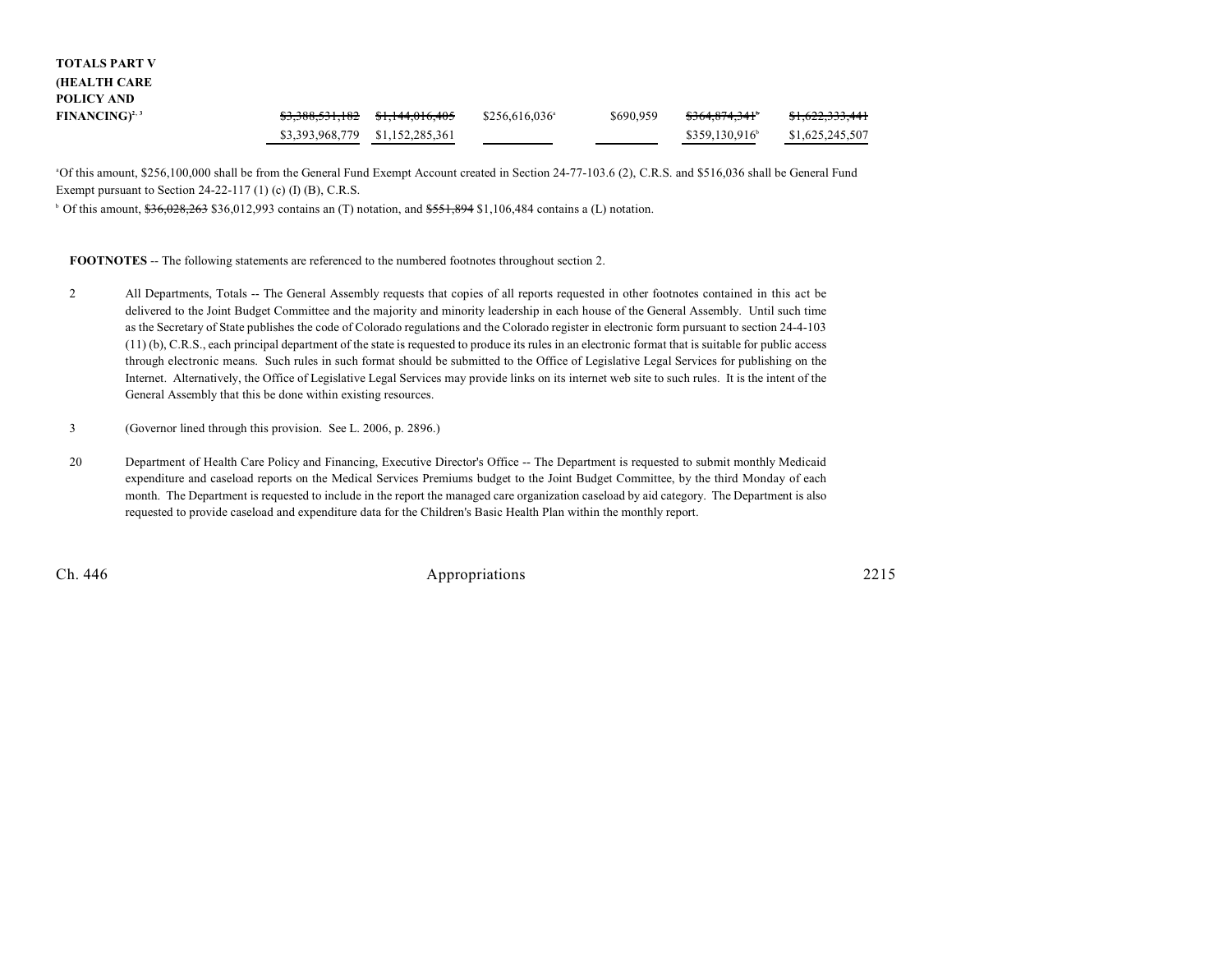|                 |                                                                                                                                                                                                                                                                                                                                                                                          |                                                                |                               |                                                | APPROPRIATION FROM          |                                              |                                |  |  |  |  |
|-----------------|------------------------------------------------------------------------------------------------------------------------------------------------------------------------------------------------------------------------------------------------------------------------------------------------------------------------------------------------------------------------------------------|----------------------------------------------------------------|-------------------------------|------------------------------------------------|-----------------------------|----------------------------------------------|--------------------------------|--|--|--|--|
|                 | ITEM &<br><b>SUBTOTAL</b>                                                                                                                                                                                                                                                                                                                                                                | <b>TOTAL</b>                                                   | <b>GENERAL</b><br><b>FUND</b> | <b>GENERAL</b><br><b>FUND</b><br><b>EXEMPT</b> | <b>CASH</b><br><b>FUNDS</b> | <b>CASH</b><br><b>FUNDS</b><br><b>EXEMPT</b> | <b>FEDERAL</b><br><b>FUNDS</b> |  |  |  |  |
|                 | \$                                                                                                                                                                                                                                                                                                                                                                                       | \$                                                             | \$                            | \$                                             | \$                          | \$                                           | \$                             |  |  |  |  |
| 20a             | (Governor lined through this provision. See L. 2006, p. 2904.)                                                                                                                                                                                                                                                                                                                           |                                                                |                               |                                                |                             |                                              |                                |  |  |  |  |
| 20 <sub>b</sub> | (Governor lined through this provision. See L. 2006, p. 2904.)                                                                                                                                                                                                                                                                                                                           |                                                                |                               |                                                |                             |                                              |                                |  |  |  |  |
| $\frac{22}{2}$  |                                                                                                                                                                                                                                                                                                                                                                                          | (Governor lined through this provision. See L. 2006, p. 2905.) |                               |                                                |                             |                                              |                                |  |  |  |  |
| 23              |                                                                                                                                                                                                                                                                                                                                                                                          | (Governor lined through this provision. See L. 2006, p. 2905.) |                               |                                                |                             |                                              |                                |  |  |  |  |
| 24              | Department of Health Care Policy and Financing, Medical Services Premiums -- It is the intent of the General Assembly that expenditures for<br>these services be recorded only against the Long Bill group total for Medical Services Premiums.                                                                                                                                          |                                                                |                               |                                                |                             |                                              |                                |  |  |  |  |
| 25              | Department of Health Care Policy and Financing, Medical Services Premiums -- The General Assembly has determined that the average<br>appropriated rates provide sufficient funds to pay reasonable and adequate compensation to efficient and economical providers. The<br>Department is requested to take the necessary actions to ensure that the appropriated rates are not exceeded. |                                                                |                               |                                                |                             |                                              |                                |  |  |  |  |
| 26              | (Governor lined through this provision. See L. 2006, p. 2905.)                                                                                                                                                                                                                                                                                                                           |                                                                |                               |                                                |                             |                                              |                                |  |  |  |  |
| $\frac{27}{2}$  | (Governor lined through this provision. See L. 2006, p. 2906.)                                                                                                                                                                                                                                                                                                                           |                                                                |                               |                                                |                             |                                              |                                |  |  |  |  |
| $\frac{28}{1}$  | (Governor lined through this provision. See L. 2006, p. 2906.)                                                                                                                                                                                                                                                                                                                           |                                                                |                               |                                                |                             |                                              |                                |  |  |  |  |
| 29              | Department of Health Care Policy and Financing, Medical Services Premiums -- Beginning in January 2006, individuals fully eligible for the                                                                                                                                                                                                                                               |                                                                |                               |                                                |                             |                                              |                                |  |  |  |  |

Medicare and Medicaid coverage will receive their drug benefits through the Medicare Modernization Act of 2003, Part D Drug Benefit Program. While this program is anticipated to create prescription drug savings in the state's Medicaid program, these savings will be reduced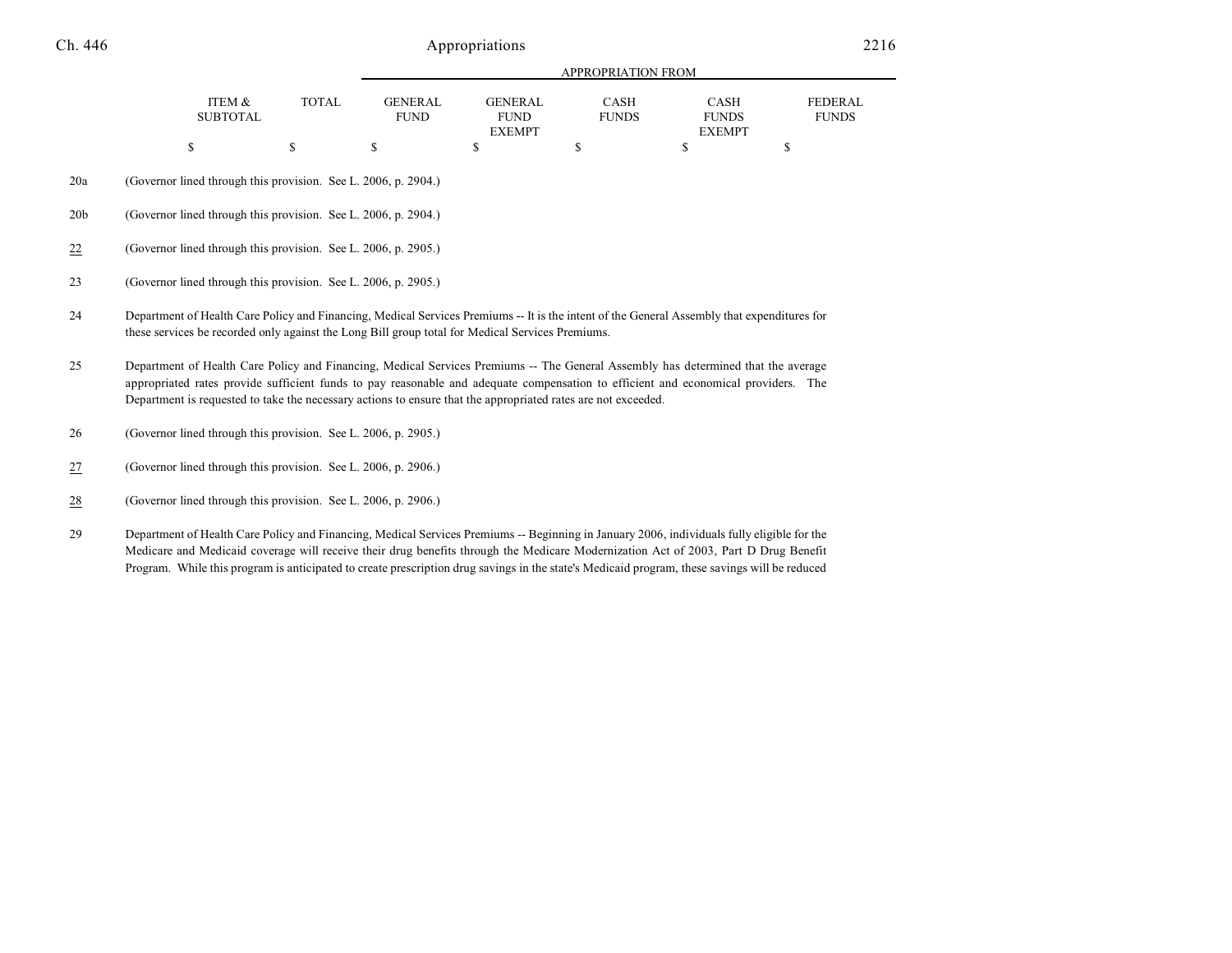by the mandatory state contribution to the federal government. The Department is requested to provide the Joint Budget Committee with quarterly reports regarding the calculations for the mandatory State contribution payment to the federal government for the Medicare Modernization Act of 2003. The reports should contain an estimate of how the State contribution payment compares to the savings estimate of transferring the prescription drug benefit from the Medicaid program to the Medicare program.

- 30 Department Health Care Policy and Financing, Indigent Care Program, Safety Net Provider Payments-- The Department is requested to submit a report by February 1, 2007, to the Joint Budget Committee, estimating the disbursement to each hospital from the Safety Net Provider Payment line item for FY 2006-07.
- 31 (Governor lined through this provision. See L. 2006, p. 2907.)
- 32 Department of Health Care Policy and Financing, Indigent Care Program, Children's Basic Health Plan Dental Benefit Costs -- This appropriation assumes an average cost of \$13.30 per month per child. The caseload is estimated at 87 percent of the caseload for the premiums line item to reflect that children are not eligible for services until one month after they enroll in the plan.
- 33 (Governor lined through this provision. See L. 2006, p. 2907.)
- 34 Department of Health Care Policy and Financing, Other Medical Services, S.B. 97-101 Public School Health Services -- The Department is requested to submit a report by November 1 of each year to the Joint Budget Committee on the services that receive reimbursement from the federal government under S.B. 97-101 public school health service program. The report should include information on the type of services, how those services meet the definition of medical necessity, and the total amount of federal dollars that was distributed to each school under the program. The report should also include information on how many children were served by the program.
- 35 Department of Health Care Policy and Financing, Department of Human Services Medicaid-Funded Programs, Executive Director's Office - Medicaid Funding -- The appropriation in this Health Care Policy and Financing line item corresponds to the Medicaid funding in the Department of Human Services, Executive Director's Office, General Administration. As such, the appropriation contains amounts that correspond to centralized appropriation amounts in the Department of Human Services. Consistent with the head notes to the Long Bill, the Department of Human Services is authorized to transfer the centralized appropriation to other line item appropriations to the Department of Human Services. In order to aid budget reconciliation between the Department of Health Care Policy and Financing and the Department of Human Services, the Department of Health Care Policy and Financing is hereby authorized to make line item transfers out of this appropriation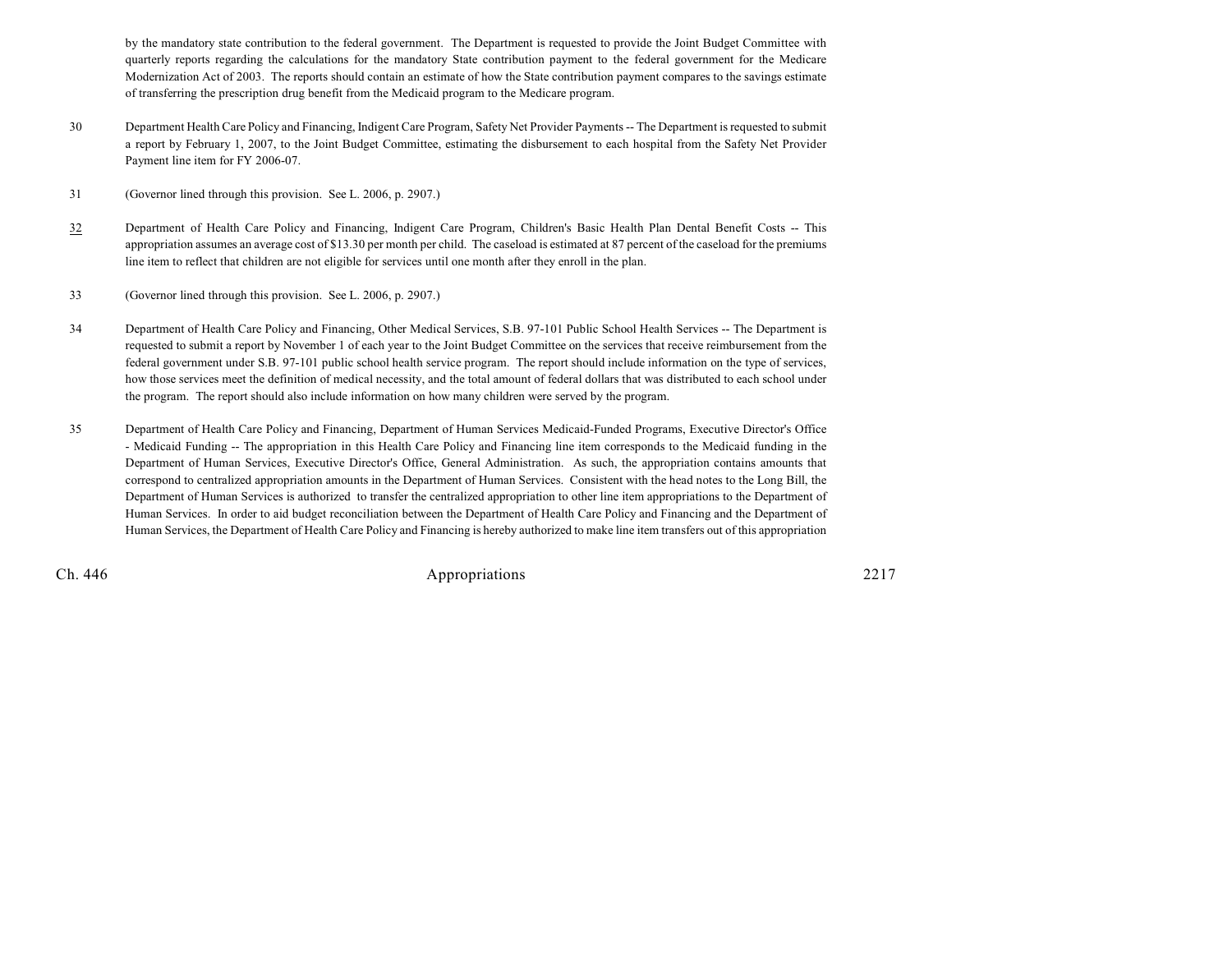|                 |              |                |                | APPROPRIATION FROM |               |                |
|-----------------|--------------|----------------|----------------|--------------------|---------------|----------------|
| ITEM &          | <b>TOTAL</b> | <b>GENERAL</b> | <b>GENERAL</b> | CASH               | <b>CASH</b>   | <b>FEDERAL</b> |
| <b>SUBTOTAL</b> |              | <b>FUND</b>    | <b>FUND</b>    | <b>FUNDS</b>       | <b>FUNDS</b>  | <b>FUNDS</b>   |
|                 |              |                | <b>EXEMPT</b>  |                    | <b>EXEMPT</b> |                |
|                 |              |                |                |                    |               |                |

to other Department of Human Services Medicaid-funded programs appropriations in this section (5) in amounts equal to the centralized appropriation transfers made by the Department of Human Services for Medicaid-funded programs in the Department of Human Services.

**SECTION 2.** Part V (1), (5), (6) (G), and the affected totals of section 2 of chapter 354, Session Laws of Colorado 2005, as amended by section 1 of chapter 370 and section 6 of chapter 394, and as Part V (6)  $(G)$  and the affected totals are further amended by section 1 of chapter 371, Session Laws of Colorado 2006, are amended to read:

#### Section 2. **Appropriation.**

#### **PART V DEPARTMENT OF HEALTH CARE POLICY AND FINANCING**

#### **(1) EXECUTIVE DIRECTOR'S OFFICE<sup>32</sup>**

| Personal Services                | 14,864,329  | 6,332,313(M) | $767,630$ <sup>a</sup> | 7,764,386 |
|----------------------------------|-------------|--------------|------------------------|-----------|
|                                  | 14,039,329  | 5,919,813(M) |                        | 7,351,886 |
|                                  | (205.6 FTE) |              |                        |           |
| Health, Life, and Dental         | 476,625     | 212,656(M)   | $10,156^{\circ}$       | 253,813   |
| Short-term Disability            | 19,332      | 8,563(M)     | $294^{\circ}$          | 10,475    |
| S.B. 04-257 Amortization         |             |              |                        |           |
| <b>Equalization Disbursement</b> | 27,857      | 12,168(M)    | $500^{\circ}$          | 15,189    |
| Salary Survey and Senior         |             |              |                        |           |
| <b>Executive Service</b>         | 394.534     | 172,506(M)   | 8.260°                 | 213.768   |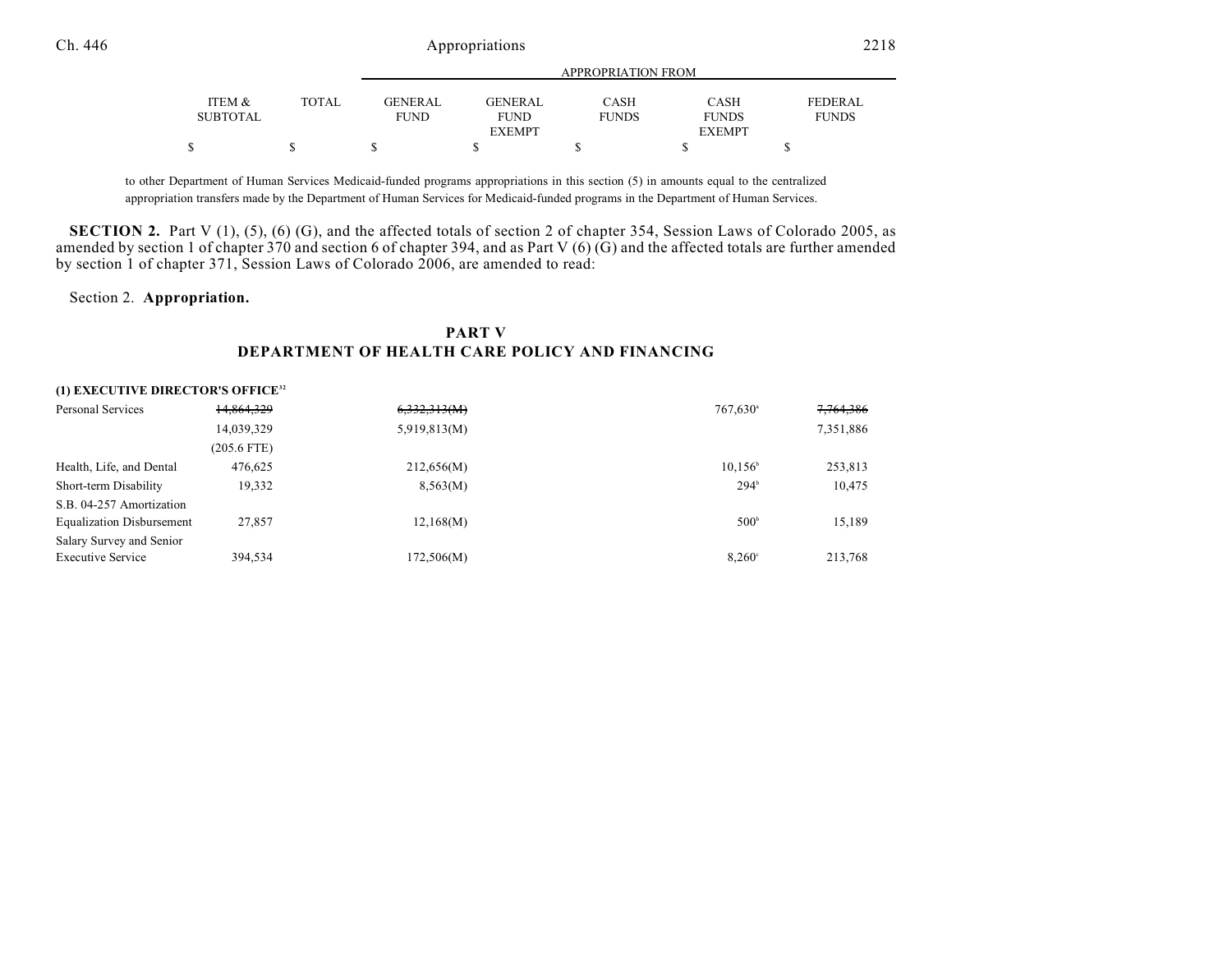| Workers' Compensation        | 39,404     | 19,702(M)    |                     |                       | 19,702     |
|------------------------------|------------|--------------|---------------------|-----------------------|------------|
| <b>Operating Expenses</b>    | 1,079,855  | 519,704(M)   |                     | $13,561$ <sup>d</sup> | 546,590    |
| Legal Services and Third     |            |              |                     |                       |            |
| Party Recovery Legal         |            |              |                     |                       |            |
| Services for 12,684 hours    | 817,483    | 331,724(M)   | 68,929 <sup>e</sup> | $5,662^b$             | 411,168    |
| Administrative Law Judge     |            |              |                     |                       |            |
| Services                     | 505,921    | 252,961(M)   |                     |                       | 252,960    |
| Purchases of Services from   |            |              |                     |                       |            |
| Computer Center              | 93,436     | 30,483(M)    |                     | $16,235(T)^{f}$       | 46,718     |
| Payment to Risk              |            |              |                     |                       |            |
| Management and Property      |            |              |                     |                       |            |
| Funds                        | 21,976     | 10,988(M)    |                     |                       | 10,988     |
| Capitol Complex Leased       |            |              |                     |                       |            |
| Space                        | 332,915    | 166,458(M)   |                     |                       | 166,457    |
| Commercial Leased Space      | 61,233     | 18,139(M)    |                     | $24,955(T)^{m}$       | 18,139     |
| Transfer to the Department   |            |              |                     |                       |            |
| of Human Services for        |            |              |                     |                       |            |
| Related Administration       | 74,564     | 37,282(M)    |                     |                       | 37,282     |
| Medicaid Management          |            |              |                     |                       |            |
| <b>Information System</b>    |            |              |                     |                       |            |
| Contract                     | 22,098,402 | 5,506,818(M) |                     | 360,058 <sup>s</sup>  | 16,231,526 |
| Medicaid Management          |            |              |                     |                       |            |
| <b>Information System</b>    |            |              |                     |                       |            |
| Reprocurement                | 579,600    | 132,120(M)   |                     | $6,086^{\circ}$       | 441,394    |
| Colorado Benefits            |            |              |                     |                       |            |
| Management System            |            |              |                     |                       |            |
| Eligibility Audit - Transfer |            |              |                     |                       |            |
| to the State Auditor         | 68,250     |              |                     | $34,125(T)^n$         | 34,125     |
|                              |            |              |                     |                       |            |
|                              |            |              |                     |                       |            |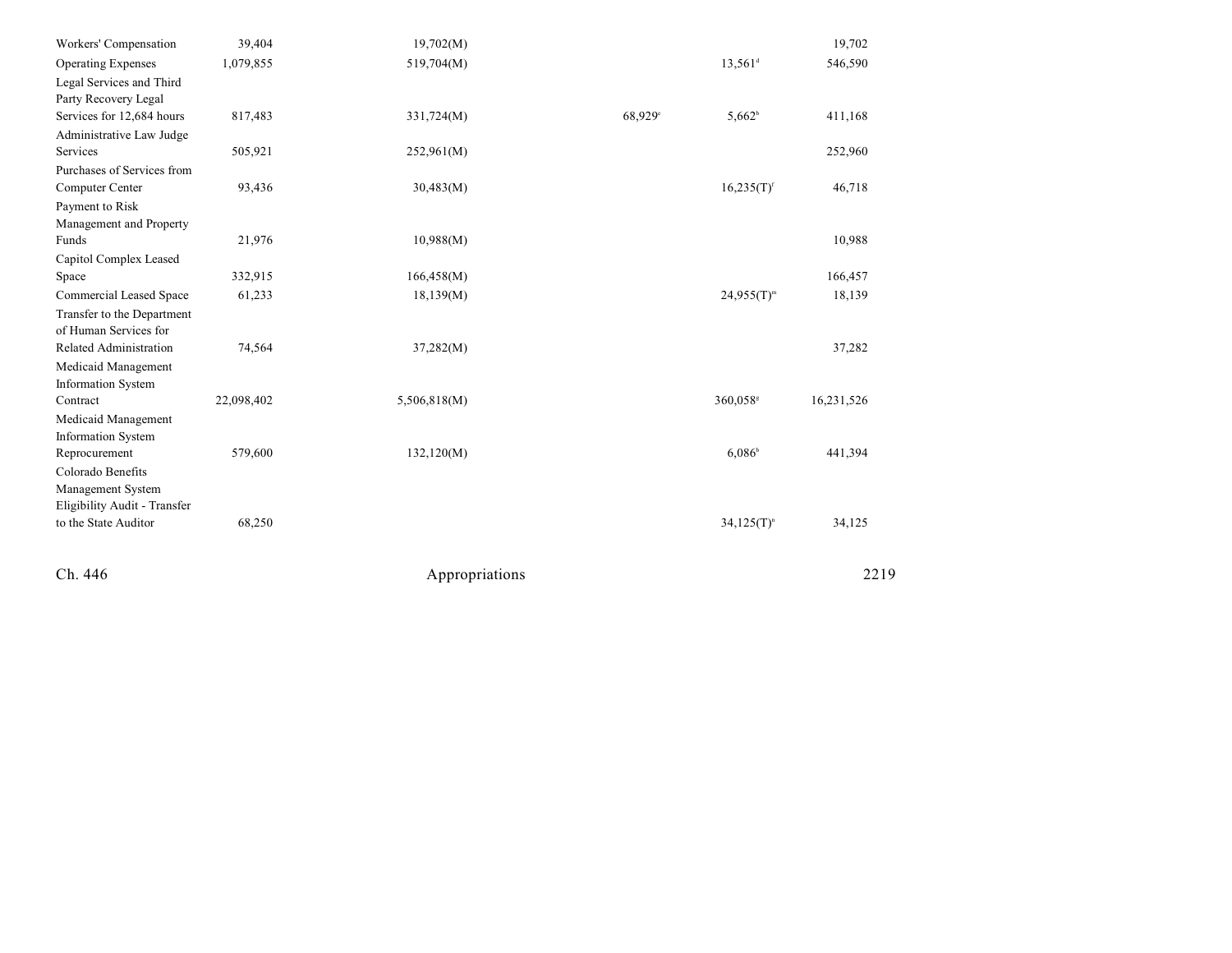| Ch. 446 |                           |       |                               | Appropriations                                 |                             |                                              | 2220                           |
|---------|---------------------------|-------|-------------------------------|------------------------------------------------|-----------------------------|----------------------------------------------|--------------------------------|
|         |                           |       |                               | <b>APPROPRIATION FROM</b>                      |                             |                                              |                                |
|         | ITEM &<br><b>SUBTOTAL</b> | TOTAL | <b>GENERAL</b><br><b>FUND</b> | <b>GENERAL</b><br><b>FUND</b><br><b>EXEMPT</b> | <b>CASH</b><br><b>FUNDS</b> | <b>CASH</b><br><b>FUNDS</b><br><b>EXEMPT</b> | <b>FEDERAL</b><br><b>FUNDS</b> |
|         | \$                        | S     | S                             |                                                |                             |                                              |                                |

| \$                                                                                                                           |           | \$<br>\$     | \$<br>\$ | \$                 | \$        |
|------------------------------------------------------------------------------------------------------------------------------|-----------|--------------|----------|--------------------|-----------|
| Medicare Modernization<br>Act of 2003 Colorado<br>Benefits Management<br><b>System Development Costs</b><br>Health Insurance | 488,000   | 244,000(M)   |          |                    | 244,000   |
| Portability and<br>Accountability Act of 1996<br>(HIPAA) Web Portal<br>Maintenance                                           | 312,900   | 78,225(M)    |          |                    | 234,675   |
| Health Insurance<br>Portability and<br>Accountability Act of 1996<br>(HIPAA) National Provider<br>Identifier Assessment and  |           |              |          |                    |           |
| Implementation                                                                                                               | 109,100   | 26,457(M)    |          | $1,146^{\circ}$    | 81,497    |
| Medicaid Authorization<br>Cards<br>Department of Public<br><b>Health and Environment</b>                                     | 362,585   | 180,534(M)   |          | 1,517 <sup>h</sup> | 180,534   |
| Facility Survey and<br>Certification<br>Acute Care Utilization                                                               | 4,079,161 | 1,020,479(M) |          |                    | 3,058,682 |
| Review                                                                                                                       | 1,309,826 | 342,529(M)   |          | 2,899 <sup>i</sup> | 964,398   |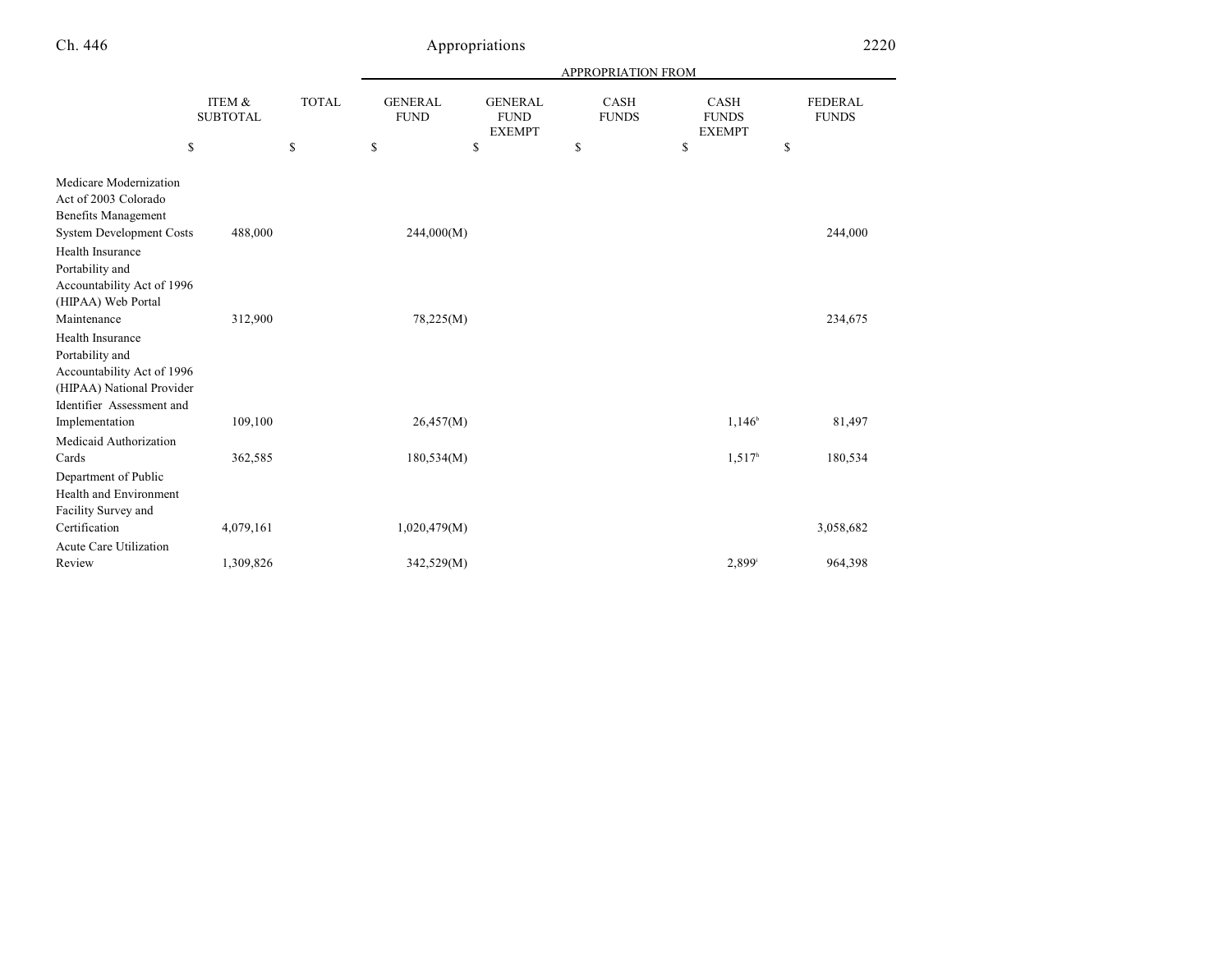| Ch. 446                                          |           | Appropriations |         |                 | 2221      |
|--------------------------------------------------|-----------|----------------|---------|-----------------|-----------|
| <b>Broker</b>                                    | 875,756   | 437,878(M)     |         |                 | 437,878   |
| S.B. 97-05 Enrollment                            |           |                |         |                 |           |
| <b>Single Entry Point Audits</b>                 | 35,340    | 17,670(M)      |         |                 | 17,670    |
| Administration                                   | 53,000    | 26,500(M)      |         |                 | 26,500    |
| Single Entry Point                               |           |                |         |                 |           |
| <b>Estate Recovery</b>                           | 700,000   |                | 350,000 |                 | 350,000   |
| Nurse Aide Certification                         | 293,623   |                |         | $146,812(T)^k$  | 146,811   |
| Assessments                                      | 1,010,040 | 252,510(M)     |         |                 | 757,530   |
| Preadmission and Resident                        |           |                |         |                 |           |
| Nursing Home                                     |           |                |         |                 |           |
| Services                                         | 1,173,662 | 581,831(M)     |         | $5,000^{\circ}$ | 586,831   |
| Disability Determination                         |           |                |         |                 |           |
| Audits                                           | 350,000   | 175,000(M)     |         |                 | 175,000   |
| <b>Oualified Health Clinic</b>                   |           |                |         |                 |           |
| Hospital and Federally                           |           |                |         |                 |           |
| <b>Nursing Facility Audits</b>                   | 1,097,500 | 548,750(M)     |         |                 | 548,750   |
| <b>Treatment Program</b>                         | 2,468,383 | 1,234,192(M)   |         |                 | 1,234,191 |
| Screening, Diagnosis, and                        |           |                |         |                 |           |
| Early and Periodic                               |           |                |         |                 |           |
| Auditor's Office <sup>32a</sup>                  | 100,000   | 50,000(M)      |         |                 | 50,000    |
| Contractor Payments for<br>Transfer to the State |           |                |         |                 |           |
|                                                  | 352,807   | 88,202(M)      |         |                 |           |
| Mental Health External<br><b>Quality Review</b>  |           |                |         |                 | 264,605   |
| Drug Utilization Review                          | 372,025   | 90,256(M)      |         |                 | 281,769   |
| <b>External Quality Review</b>                   | 812,193   | 203,048(M)     |         |                 | 609,145   |
| <b>Utilization Review</b>                        | 1,668,108 | 598,813(M)     |         |                 | 1,069,295 |
| Long-Term Care                                   |           |                |         |                 |           |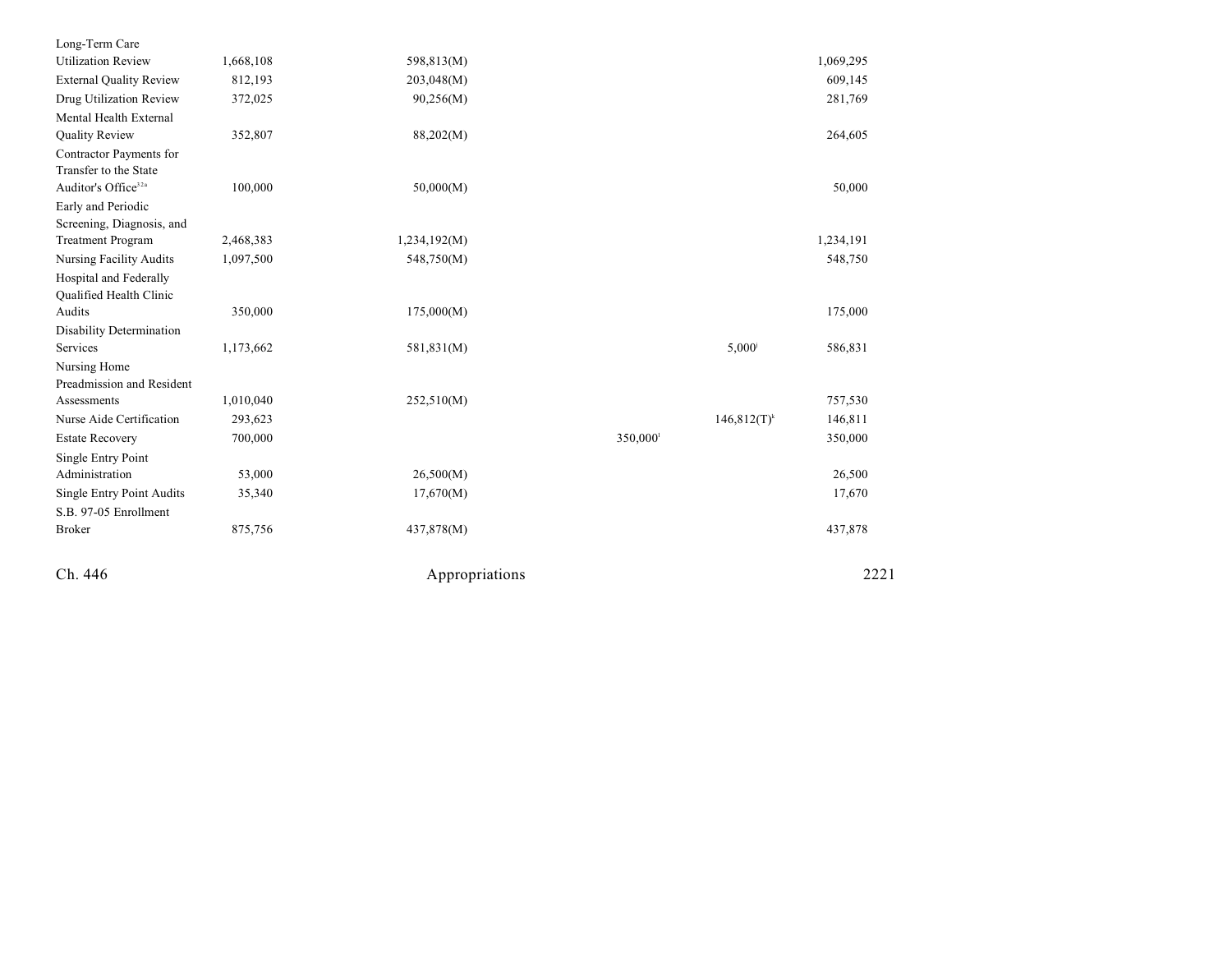| Ch. 446                        | Appropriations            |              |                               |                                                |                             |                                              | 2222                           |  |
|--------------------------------|---------------------------|--------------|-------------------------------|------------------------------------------------|-----------------------------|----------------------------------------------|--------------------------------|--|
|                                |                           |              | <b>APPROPRIATION FROM</b>     |                                                |                             |                                              |                                |  |
|                                | ITEM &<br><b>SUBTOTAL</b> | <b>TOTAL</b> | <b>GENERAL</b><br><b>FUND</b> | <b>GENERAL</b><br><b>FUND</b><br><b>EXEMPT</b> | <b>CASH</b><br><b>FUNDS</b> | <b>CASH</b><br><b>FUNDS</b><br><b>EXEMPT</b> | <b>FEDERAL</b><br><b>FUNDS</b> |  |
|                                | ch<br>ъ                   | \$           | \$                            | \$                                             | ¢<br>J                      | D                                            | ъ                              |  |
| Non-Emergency                  |                           |              |                               |                                                |                             |                                              |                                |  |
| <b>Transportation Services</b> | 4,455,988                 |              | 2,227,994(M)                  |                                                |                             |                                              | 2,227,994                      |  |
|                                | 5,577,485                 |              | 2,788,743(M)                  |                                                |                             |                                              | 2,788,742                      |  |
|                                |                           | 64,035,713   |                               |                                                |                             |                                              |                                |  |
|                                |                           | 64,332,210   |                               |                                                |                             |                                              |                                |  |

<sup>a</sup> Of this amount, \$480,980(T) shall be a transfer from the Department of Human Services Medicaid - Funded Programs, Office of Information Technology Services-Medicaid Funding, Colorado Benefits Management System, \$200,042 shall be from the Children's Basic Health Plan Trust created in Section 26-19-105, C.R.S., \$40,855 shall be from the Colorado Autism Treatment Fund created in Section 26-4-695, C.R.S., \$34,443 shall be from the Breast and Cervical Cancer Prevention and Treatment Fund created in Section 26-4-532 (7), C.R.S., and \$11,310(T) shall be from the Old Age Pension Fund appropriated to the Department of Human Services, pursuant to Article 24 of the State Constitution.

<sup>b</sup> These amounts shall be from the Children's Basic Health Plan Trust created in Section 26-19-105, C.R.S.

 Of this amount, \$6,001 shall be from the Children's Basic Health Plan Trust created in Section 26-19-105, C.R.S., \$1,226 shall be from the Breast and Cervical <sup>c</sup> Cancer Prevention and Treatment Fund created in Section 26-4-532 (7), C.R.S., and \$1,033 shall be from the Colorado Autism Treatment Fund created in Section 26-4-695, C.R.S.

 Of this amount, \$6,360(T) shall be a transfer from the Department of Human Services Medicaid - Funded Programs, Office of Information Technology <sup>d</sup> Services-Medicaid Funding, Colorado Benefits Management System, \$3,880(T) shall be from the Old Age Pension Fund appropriated to the Department of Human Services, pursuant to Article 24 of the State Constitution, \$2,370 shall be from the Colorado Autism Treatment Fund created in Section 26-4-695, C.R.S., \$701 shall be from the Children's Basic Health Plan Trust created in Section 26-19-105, C.R.S., and \$250 shall be from the Breast and Cervical Cancer Prevention and Treatment Fund created in Section 26-4-532 (7), C.R.S.

 $\cdot$  This amount shall be from third party recoveries.

<sup>f</sup> This amount shall be from moneys in the Old Age Pension Fund appropriated to the Department of Human Services, pursuant to Article 24 of the State Constitution.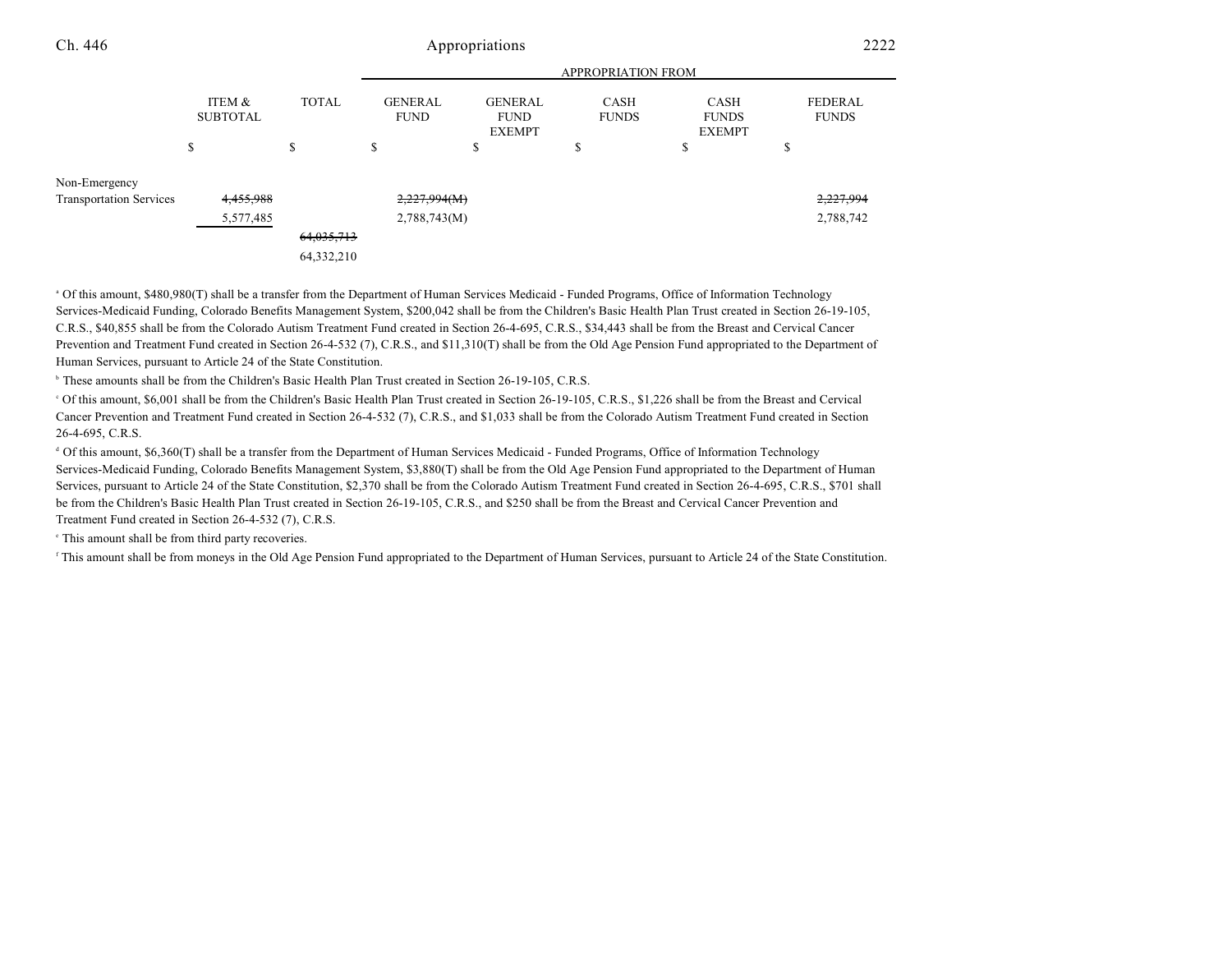Of this amount, \$218,222 shall be from the Children's Basic Health Plan Trust created in Section 26-19-105, C.R.S., \$97,981(T) shall be from the Old Age Pension <sup>g</sup> Fund appropriated to the Department of Human Services, \$32,510 shall be from the Colorado Autism Treatment Fund created in Section 26-4-695, C.R.S., \$8,731 shall be from the Health Care Expansion Fund created in Section 24-22-117 (2) (a) (I), C.R.S., \$2,347(T) shall be transferred from the Department of Public Health and Environment for the Nurse Home Visitor program, and \$267 shall be from the Breast and Cervical Cancer Prevention and Treatment Fund created in Section 26-4-532 (7), C.R.S.

<sup>h</sup> This amount shall be from the Old Age Pension Health and Medical Care Fund, pursuant to Section 7 (c) of Article 24 of the State Constitution.

This amount shall be from the Breast and Cervical Cancer Prevention and Treatment Fund created in Section 26-4-532 (7), C.R.S.

<sup>j</sup> This amount shall be from the Colorado Autism Treatment Fund created in Section 26-4-695, C.R.S.

<sup>k</sup> This amount shall be from the Department of Regulatory Agencies.

 $\,$ <sup>1</sup> This amount shall be from estate recoveries.

" This amount shall be a transfer from the Department of Human Services Medicaid - Funded Programs, Office of Information Technology Services-Medicaid Funding, Colorado Benefits Management System.

<sup>n</sup> This amount shall be from the State Auditor's Office.

#### **(5) OTHER MEDICAL SERVICES**

| Services for 4,829 Old Age    |            |            |                         |
|-------------------------------|------------|------------|-------------------------|
| Pension State Medical         |            |            |                         |
| Program clients at an         |            |            |                         |
| average cost of $$2,751.3945$ | 13,286,483 |            | 13,286,483*             |
|                               | 14,426,967 |            | 14,426,967 <sup>a</sup> |
| Home Care Allowance for       |            |            |                         |
| 4,087 Recipients at an        |            |            |                         |
| average monthly cost of       |            |            |                         |
| \$221.85                      | 10,880,411 | 10,336,390 | 544,021(L) <sup>b</sup> |
| Adult Foster Care for 58      |            |            |                         |
| Recipients at an average      |            |            |                         |
| monthly cost of \$226.25      | 157,469    | 149,596    | $7,873(L)^{6}$          |
|                               |            |            |                         |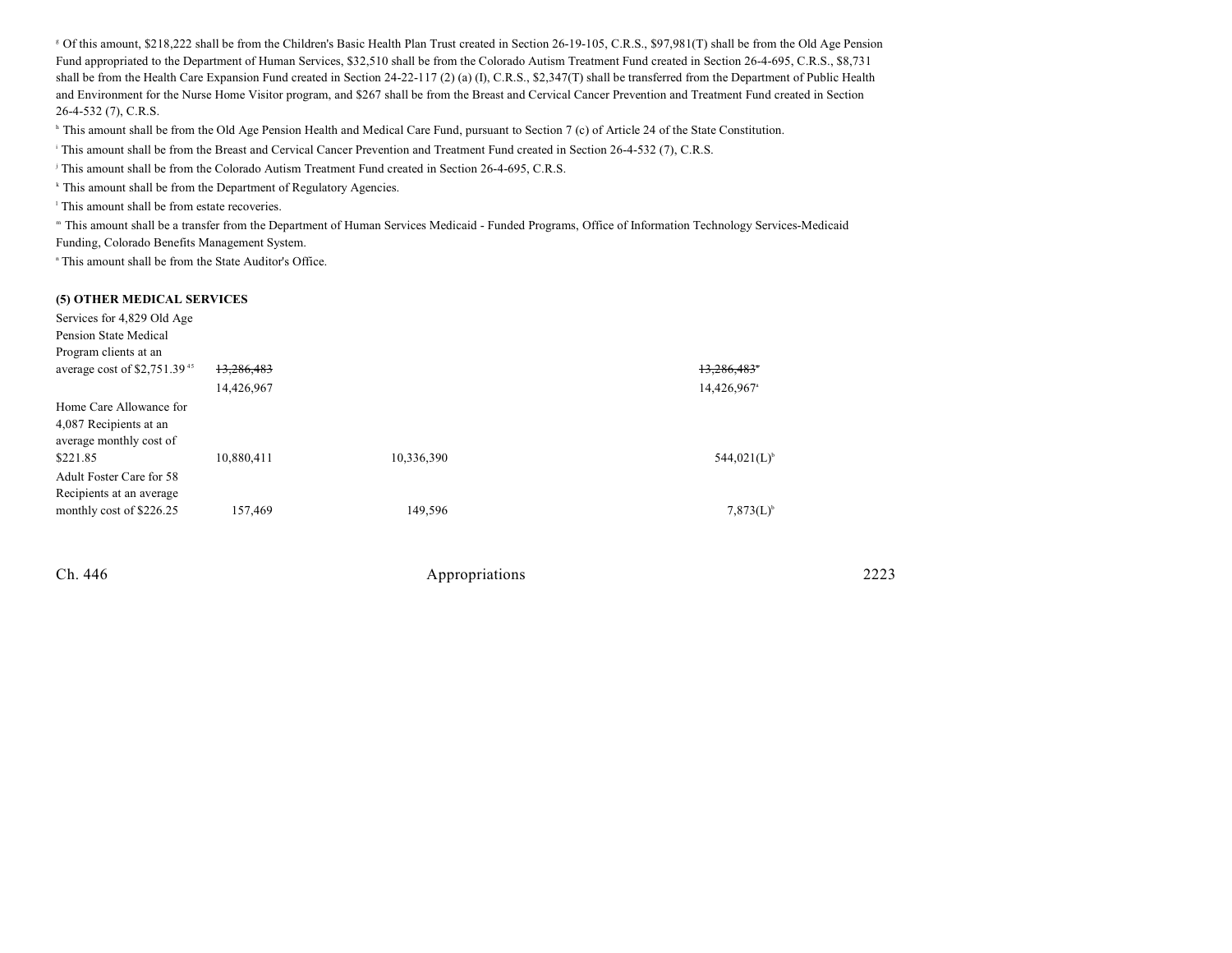|                                                                 |                                 |                    | APPROPRIATION FROM                  |                                                      |                                   |                                             |                                      |  |
|-----------------------------------------------------------------|---------------------------------|--------------------|-------------------------------------|------------------------------------------------------|-----------------------------------|---------------------------------------------|--------------------------------------|--|
|                                                                 | ITEM &<br><b>SUBTOTAL</b><br>\$ | <b>TOTAL</b><br>\$ | <b>GENERAL</b><br><b>FUND</b><br>\$ | <b>GENERAL</b><br><b>FUND</b><br><b>EXEMPT</b><br>\$ | <b>CASH</b><br><b>FUNDS</b><br>\$ | CASH<br><b>FUNDS</b><br><b>EXEMPT</b><br>\$ | <b>FEDERAL</b><br><b>FUNDS</b><br>\$ |  |
|                                                                 |                                 |                    |                                     |                                                      |                                   |                                             |                                      |  |
| University of Colorado<br>Family Medicine<br>Residency Training |                                 |                    |                                     |                                                      |                                   |                                             |                                      |  |
| Programs                                                        | 1,576,502                       |                    | 788,251(M)                          |                                                      |                                   |                                             | 788,251                              |  |
| <b>Enhanced Prenatal Care</b>                                   |                                 |                    |                                     |                                                      |                                   |                                             |                                      |  |
| Training and Technical                                          |                                 |                    |                                     |                                                      |                                   |                                             |                                      |  |
| Assistance                                                      | 102,346                         |                    | 51,173(M)                           |                                                      |                                   |                                             | 51,173                               |  |
| Nurse Home Visitor                                              |                                 |                    |                                     |                                                      |                                   |                                             |                                      |  |
| Program                                                         | 3,010,000                       |                    |                                     |                                                      |                                   | $1,505,000(T)$ <sup>c</sup>                 | 1,505,000                            |  |
| Colorado Autism                                                 |                                 |                    |                                     |                                                      |                                   |                                             |                                      |  |
| <b>Treatment Fund</b>                                           | 395,143                         |                    |                                     |                                                      |                                   | 395,143 <sup>d</sup>                        |                                      |  |
| S.B. 97-101 Public School                                       |                                 |                    |                                     |                                                      |                                   |                                             |                                      |  |
| Health Services <sup>46</sup>                                   | 29,798,166                      |                    |                                     |                                                      |                                   | $15,131,305^{\circ}$                        | 14,666,861                           |  |
| Medicare Modernization                                          |                                 |                    |                                     |                                                      |                                   |                                             |                                      |  |
| Act of 2003, State                                              |                                 |                    |                                     |                                                      |                                   |                                             |                                      |  |
| <b>Contribution Payment</b>                                     | 28,442,918                      |                    | 28,442,918                          |                                                      |                                   |                                             |                                      |  |
|                                                                 | 31,224,634                      |                    | 31,224,634                          |                                                      |                                   |                                             |                                      |  |
|                                                                 |                                 | 87,649,438         |                                     |                                                      |                                   |                                             |                                      |  |
|                                                                 |                                 | 91,571,638         |                                     |                                                      |                                   |                                             |                                      |  |
|                                                                 |                                 |                    |                                     |                                                      |                                   |                                             |                                      |  |

<sup>a</sup> Of this amount, \$9,998,483 shall be from the Old Age Pension Health and Medical Care Fund, pursuant to Section 7 (c) of Article 24 of the State Constitution, and \$3,288,000 \$4,428,484 shall be from the Supplemental Old Age Pension Health and Medical Fund created in Section 26-2-117 (3), C.R.S.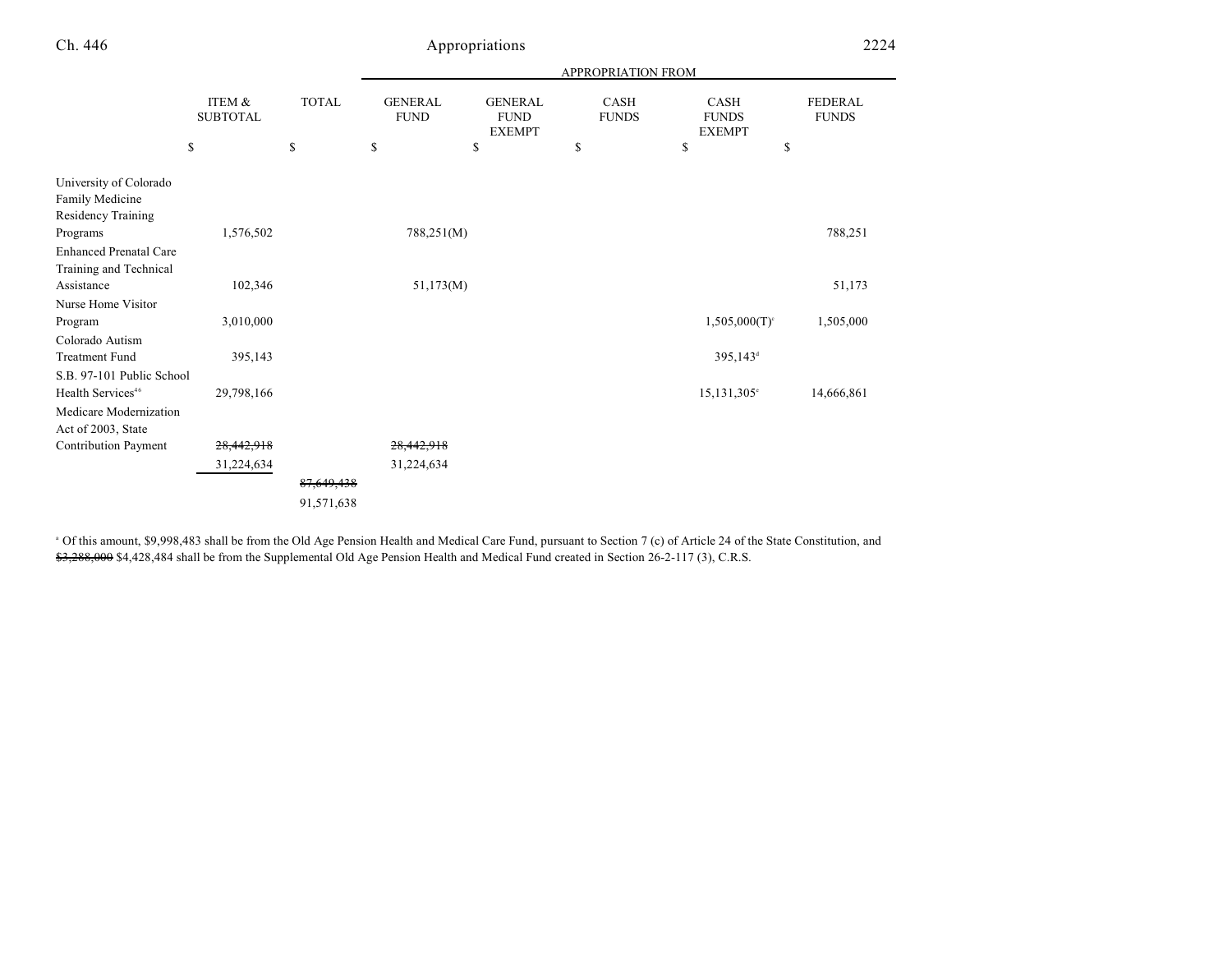$\,^{\circ}$  These amounts shall be from local funds.

This amount shall be a transfer from the Department of Public Health and Environment. <sup>c</sup>

<sup>d</sup> This amount reflects the amount needed in fiscal year 2005-06 to provide funding for the state's share of the expenditures required for home- and community-based services for children with autism. This amount should be transferred at the end of fiscal year 2004-05 from the Tobacco Litigation Settlement Cash Fund created in section 24-22-115 (1), C.R.S., to the Colorado Autism Treatment Fund created in section 26-4-695, C.R.S., pursuant to section 24-22-115 (1), C.R.S. <sup>e</sup>This amount represents funds certified as representing expenditures incurred by school districts that are eligible for federal financial participation under Medicaid.

**(6) DEPARTMENT OF HUMAN SERVICES MEDICAID-FUNDED PROGRAMS (G) Services for People with Developmental Disabilities - Medicaid Funding** Community Services Administration 2,337,168 1,168,584(M) 1,168,584 Community Services Adult Program Costs and CCMS Replacement - Medicaid Funding 224,591,646 112,284,073(M) 12,284,073 and the contract of the contract of the contract of the contract of the contract of the contract of the contract of the contract of the contract of the contract of the contract 223,829,062 111,926,281<sup>a</sup> 111,926,281<sup>a</sup> 111,926,281<sup>a</sup> Federally-matched Local Program Costs 24,281,838 24,281,838 12,140,919 12,140,919 12,140,919 12,140,919 12,140,919 12,140,919 12,140,919 12,140,919 12,140,919 12,140,919 12,140,919 12,140,919 12,140,919 12,140,919 12,140,919 12,140,919 12,140,91 Regional Centers - Medicaid Funding 39,453,152 18,983,376(M) 743,200 743,200 19,726,576 Regional Center Depreciation and Annual Adjustments 1,498,251 749,126(M) 749,125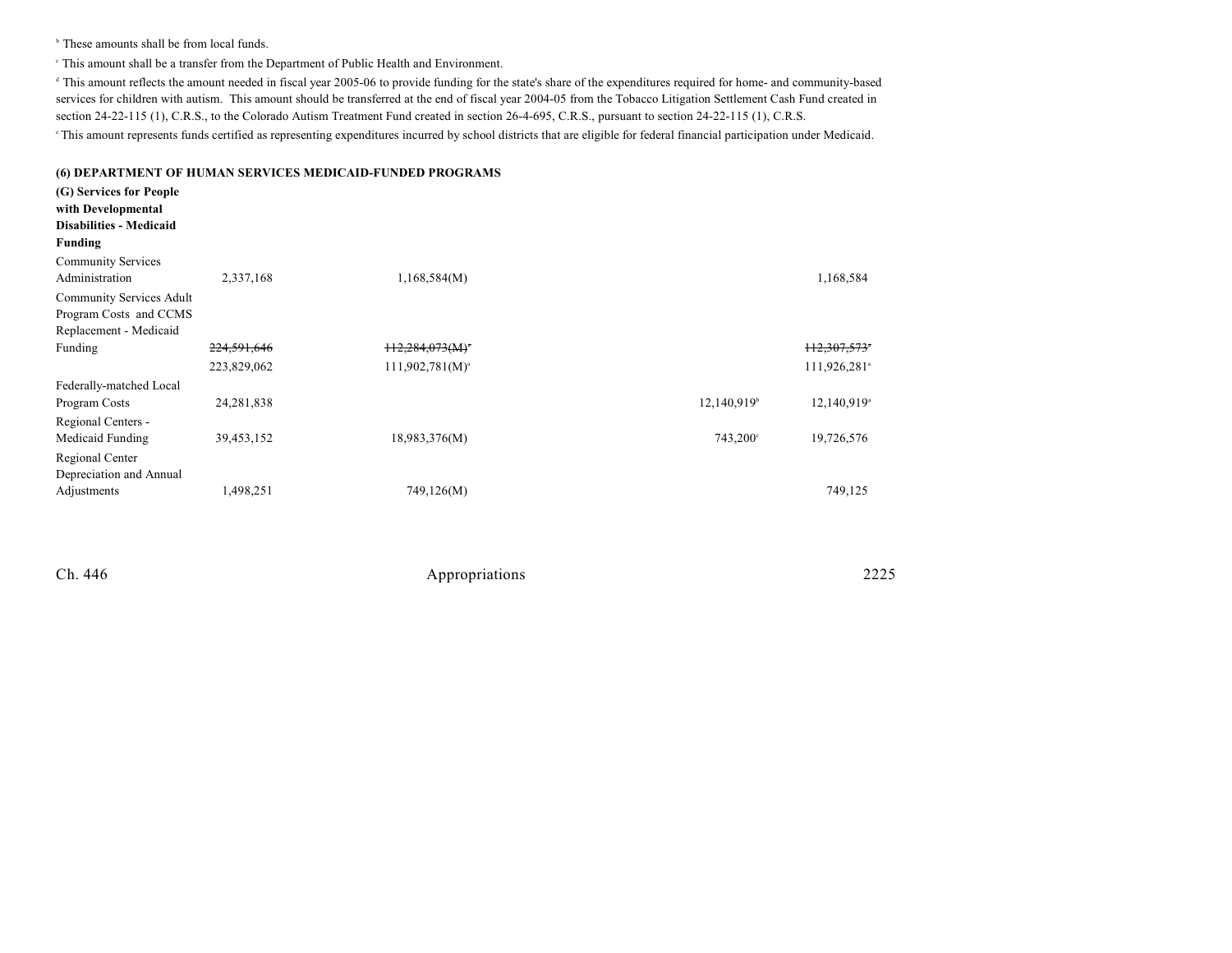| Ch. 446                                          | Appropriations            |              |                               |                                                |                             |                                              | 2226                           |  |
|--------------------------------------------------|---------------------------|--------------|-------------------------------|------------------------------------------------|-----------------------------|----------------------------------------------|--------------------------------|--|
|                                                  |                           |              |                               |                                                |                             |                                              |                                |  |
|                                                  | ITEM &<br><b>SUBTOTAL</b> | <b>TOTAL</b> | <b>GENERAL</b><br><b>FUND</b> | <b>GENERAL</b><br><b>FUND</b><br><b>EXEMPT</b> | <b>CASH</b><br><b>FUNDS</b> | <b>CASH</b><br><b>FUNDS</b><br><b>EXEMPT</b> | <b>FEDERAL</b><br><b>FUNDS</b> |  |
|                                                  | \$                        | \$           | \$                            | \$                                             | Φ                           | ۰D                                           | Φ<br>Ф                         |  |
| Services for Children and<br>Families - Medicaid |                           |              |                               |                                                |                             |                                              |                                |  |
| Funding                                          | 3,813,077                 |              | $1,906,539(M)^{a}$            |                                                |                             |                                              | 1,906,538 <sup>a</sup>         |  |
|                                                  | 295, 975, 132             |              |                               |                                                |                             |                                              |                                |  |
|                                                  | 295,212,548               |              |                               |                                                |                             |                                              |                                |  |

<sup>a</sup> Up to 3.0 percent of these funds, if not expended prior to July 1, 2006, shall be rolled forward and shall remain available for expenditure in FY 2006-07.

<sup>b</sup> This amount represents funds certified as expenditures incurred by local governments that are eligible for federal financial participation under Medicaid. Up to 3.0 percent of these funds, if not expended prior to July 1, 2006, shall be rolled forward and shall remain available for expenditure in FY 2006-07. <sup>e</sup> This amount shall be from service fees from regional centers for the developmentally disabled, pursuant to Section 26-4-410 (1) (d) (I), C.R.S.

# 444,181,094

443,418,510

**TOTALS PART V (HEALTH CARE POLICY AND FINANCING**<sup>4,5</sup> \$3,227,668,337 \$1,102,355,176 \$261,300,000 \$655,697 \$288,981,272 \$1,574,376,192 \$3,231,124,450 \$1,104,903,849 290,121,756 \$1,574,143,148

<sup>a</sup> Of this amount, \$35,506,280 contains an (T) notation, and \$551,894 contains a (L) notation.